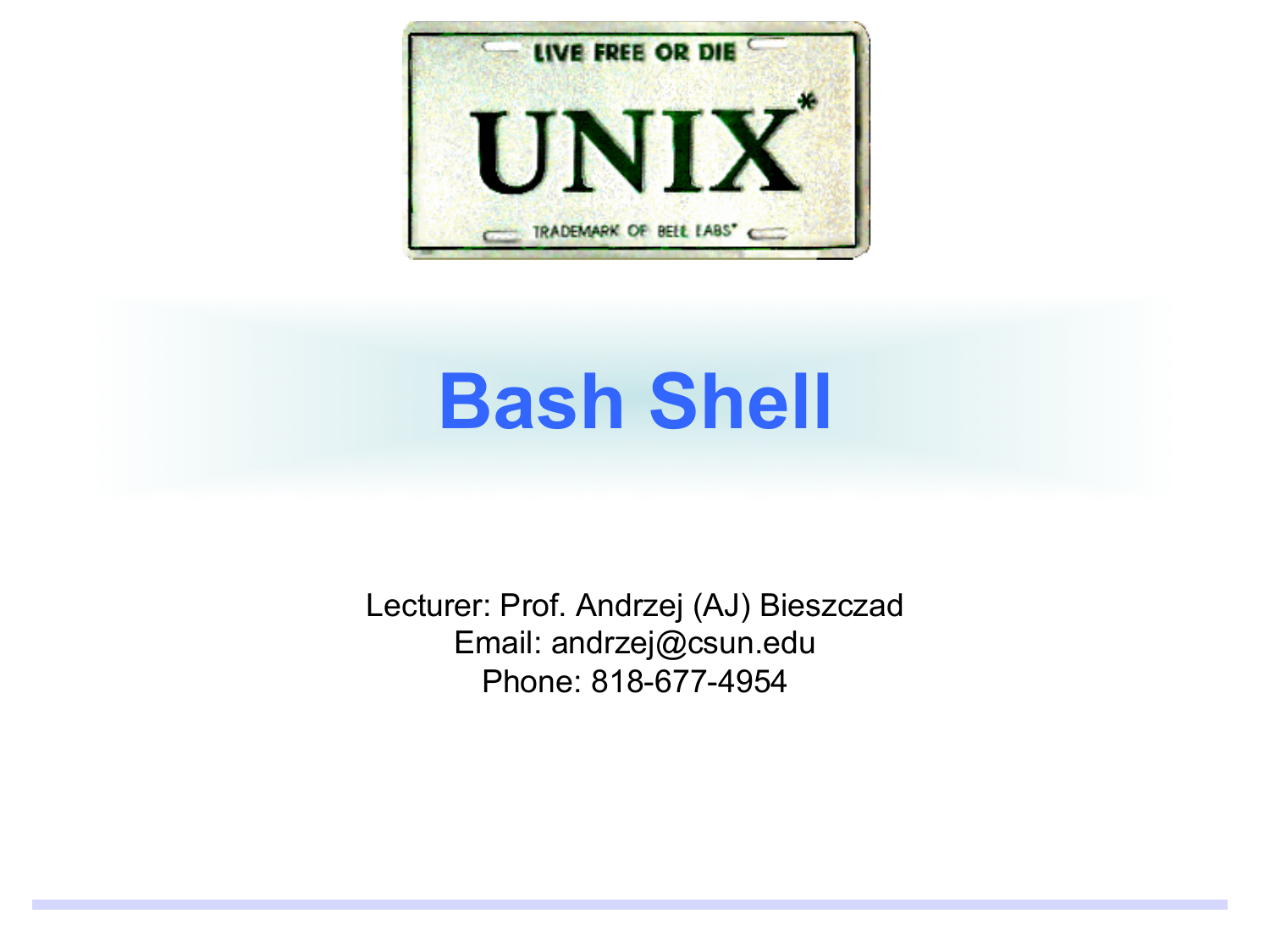#### **The shell of Linux**

- •Linux has a variety of different shells:
	- –Bourne shell (sh), C shell (csh), Korn shell (ksh), TC shell (tcsh), Bour ne Again shell (bash).
- •Certainly the most popular shell is "bash". Bash is an shcompatible shell that incorporates useful features from the Korn shell (ksh) and C shell (csh).
- •It is intended to conform to the IEEE POSIX P1003.2/ISO 9945.2 Shell and Tools standard.
- •It offers functional improvements over sh for both programming and interactive use.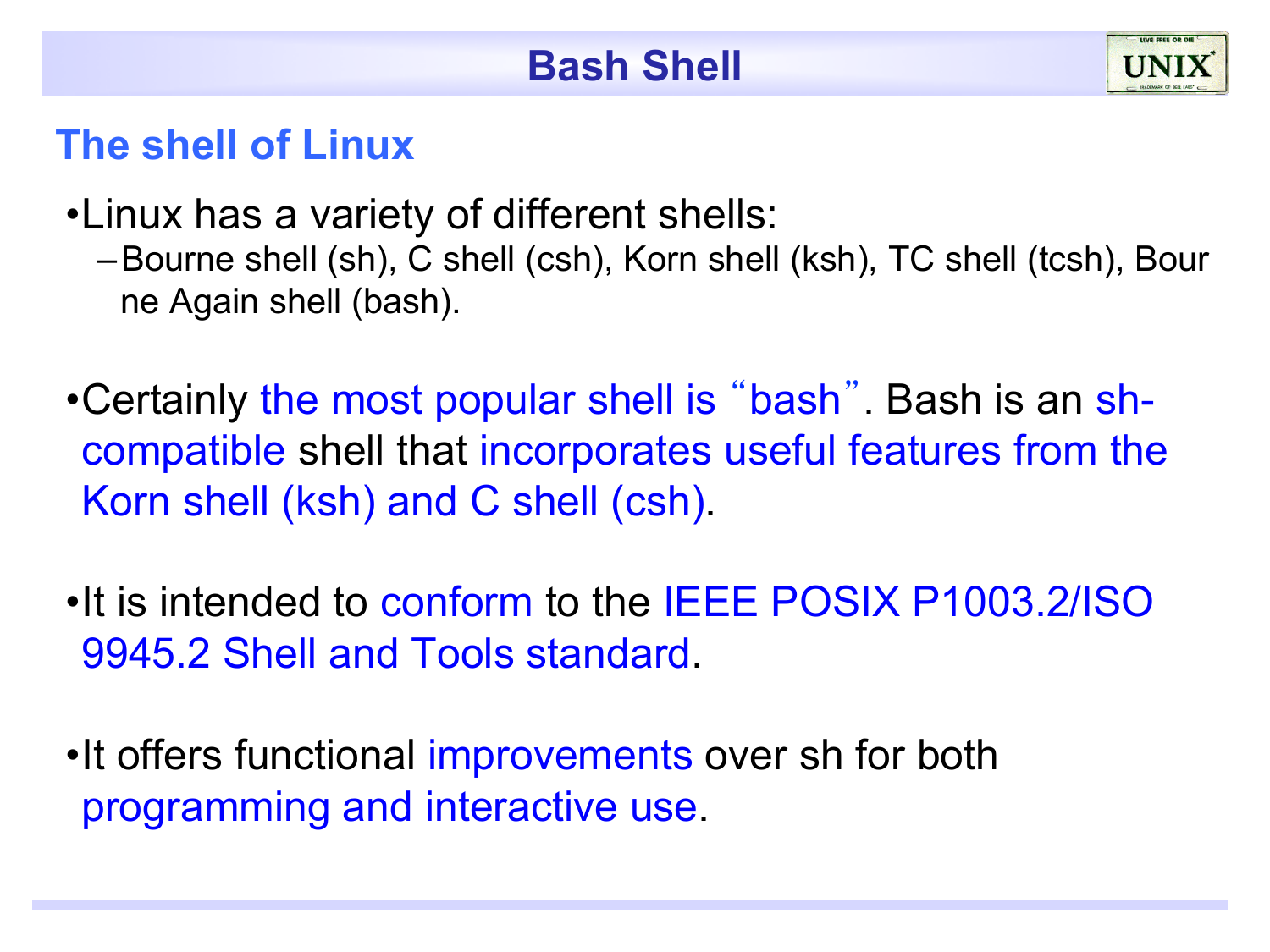

#### **Programming or Scripting ?**

- bash is not only an excellent command line shell, but a scripting language in itself. Shell scripting allows us to use the shell's abilities and to automate a lot of tasks that would otherwise require a lot of commands.
- Difference between programming and scripting languages:
	- Programming languages are generally a lot more powerful and a lot faster than scriptin g languages. Programming languages generally start from source code and are compil ed into an executable. This executable is not easily ported into different operating syste ms.
	- A scripting language also starts from source code, but is not compiled into an executabl e. Rather, an interpreter reads the instructions in the source file and executes each inst ruction. Interpreted programs are generally slower than compiled programs. The main a dvantage is that you can easily port the source file to any operating system. bash is a s cripting language. Other examples of scripting languages are Perl, Lisp, and Tcl.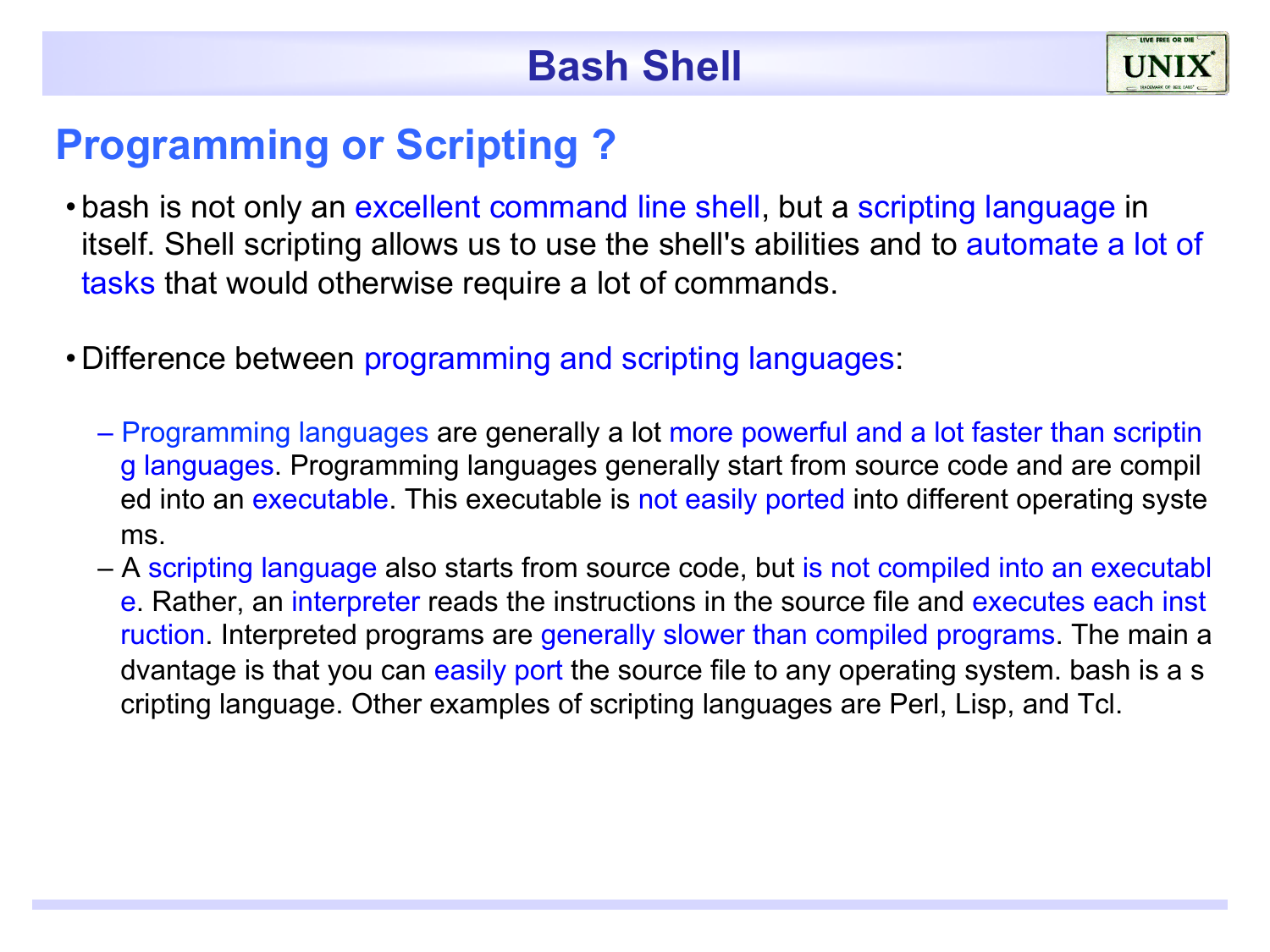#### **The first bash program**

- •There are two major text editors in Linux: – vi, emacs (or xemacs).
- •So fire up a text editor; for example:

#### \$ vi &

and type the following inside it:

```
#!/bin/bash 
echo "Hello World"
```
•The first line tells Linux to use the bash interpreter to run this script. We call it hello.sh. Then, make the script executable:

\$ chmod 700 hello.sh \$ ./hello.sh Hello World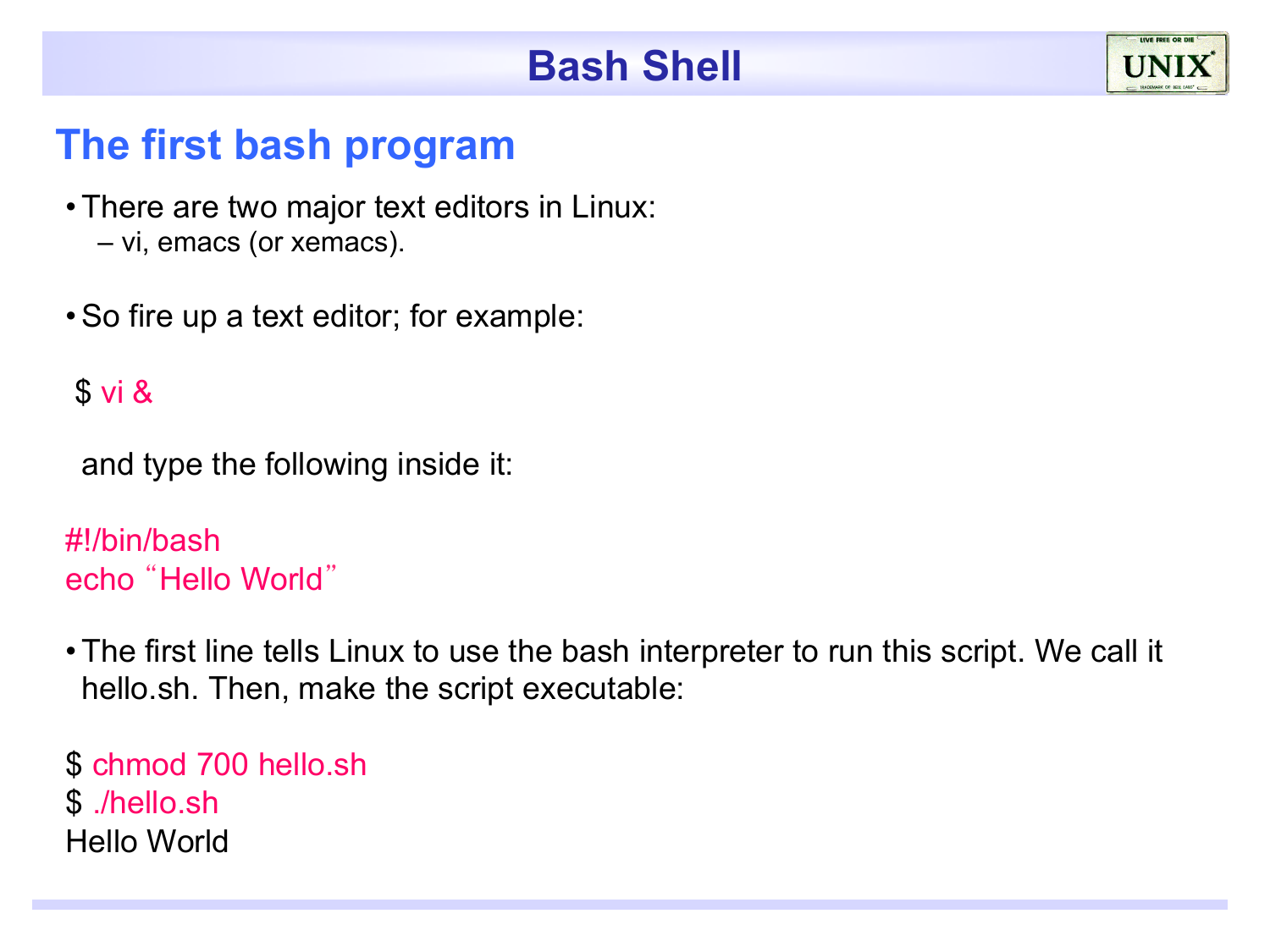#### **The second bash program**

•We write a program that copies all files into a directory, and then deletes the directory along with its contents. This can be done with the following commands:

 \$ mkdir trash \$ cp \* trash \$ rm -rf trash \$ mkdir trash

•Instead of having to type all that interactively on the shell, write a shell program instead:

 \$ cat trash.sh #!/bin/bash # this script deletes some files cp \* trash rm -rf trash mkdir trash echo "Deleted all files!"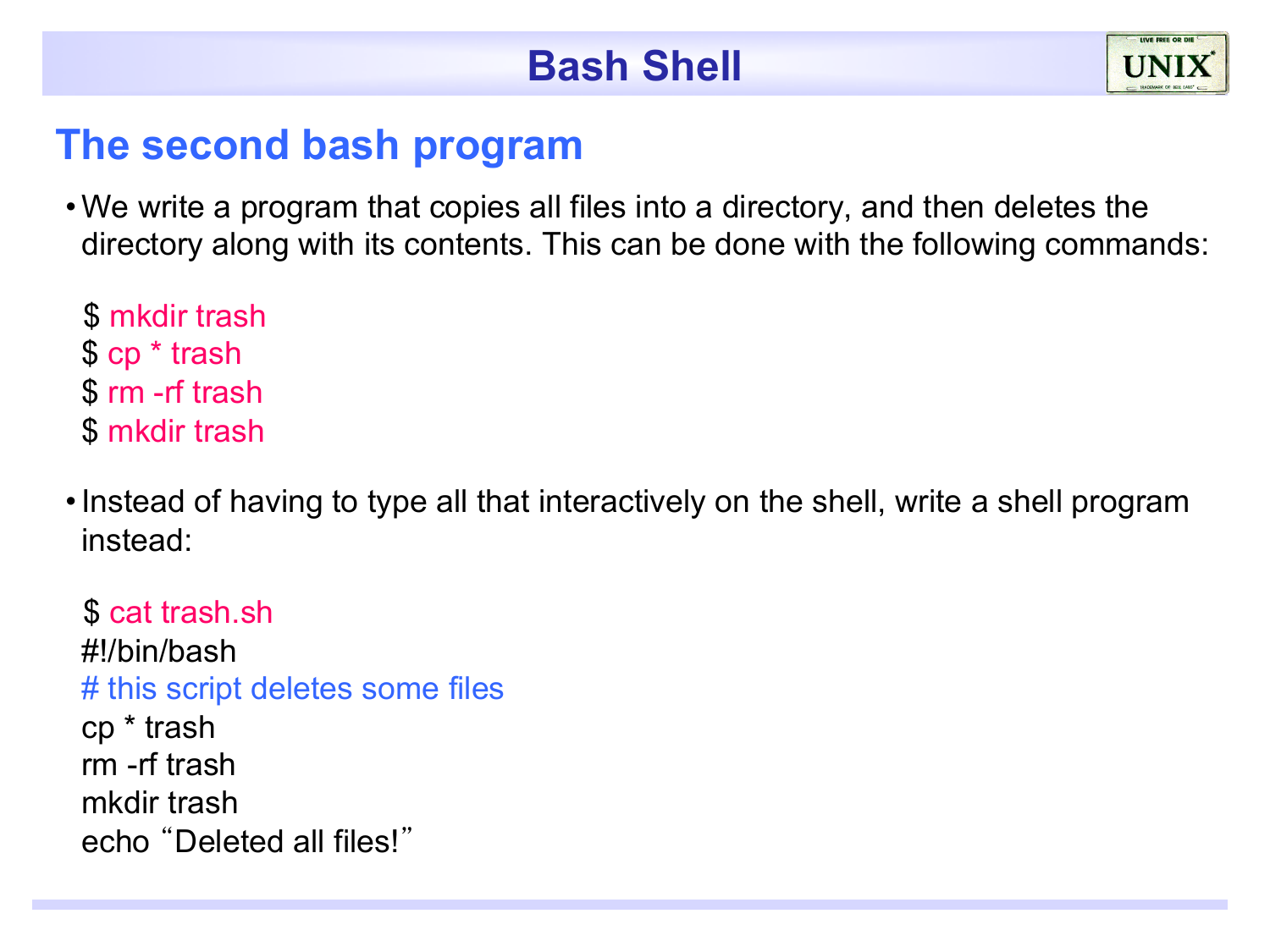#### **Variables**

- We can use variables as in any programming languages. Their values are always stored as strings, but there are mathematical operators in the shell language that will convert variables to numbers for calculations.
- •We have no need to declare a variable, just assigning a value to its reference will create it.
- •Example

```
#!/bin/bash 
STR="Hello World!"
echo $STR
```
• Line 2 creates a variable called STR and assigns the string "Hello World!" to it. Then the value of this variable is retrieved by putting the '\$' in at the beginning.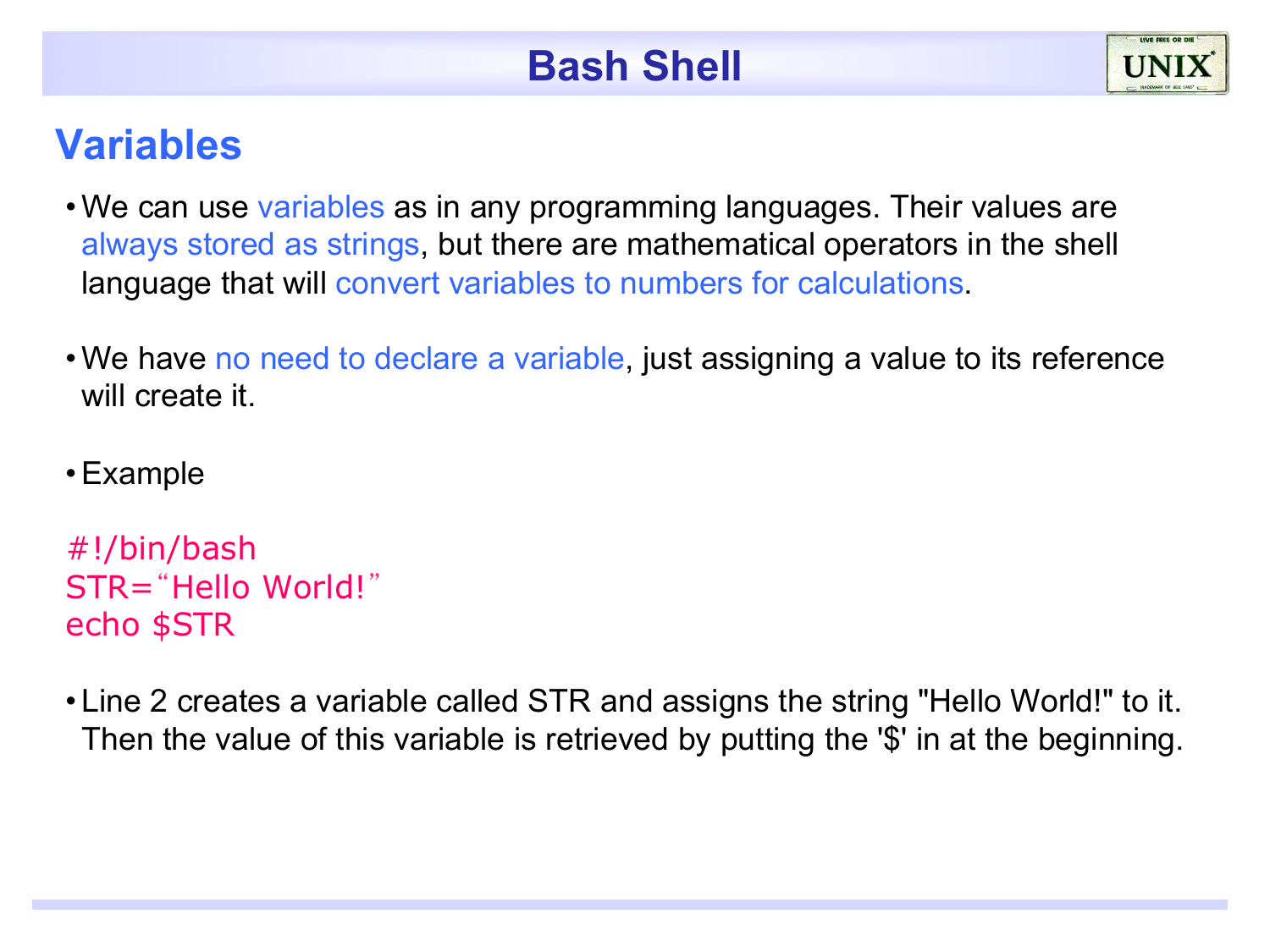## **Warning !**

• The shell programming language does not type-cast its variables. This means that a variable can hold number data or character data.

count=0 count=Sunday

- •Switching the TYPE of a variable can lead to confusion for the writer of the script or someone trying to modify it, so it is recommended to use a variable for only a single TYPE of data in a script.
- \ is the bash escape character and it preserves the literal value of the next character that follows.

 $$$  ls  $\mathsf{R}^*$ ls: \*: No such file or directory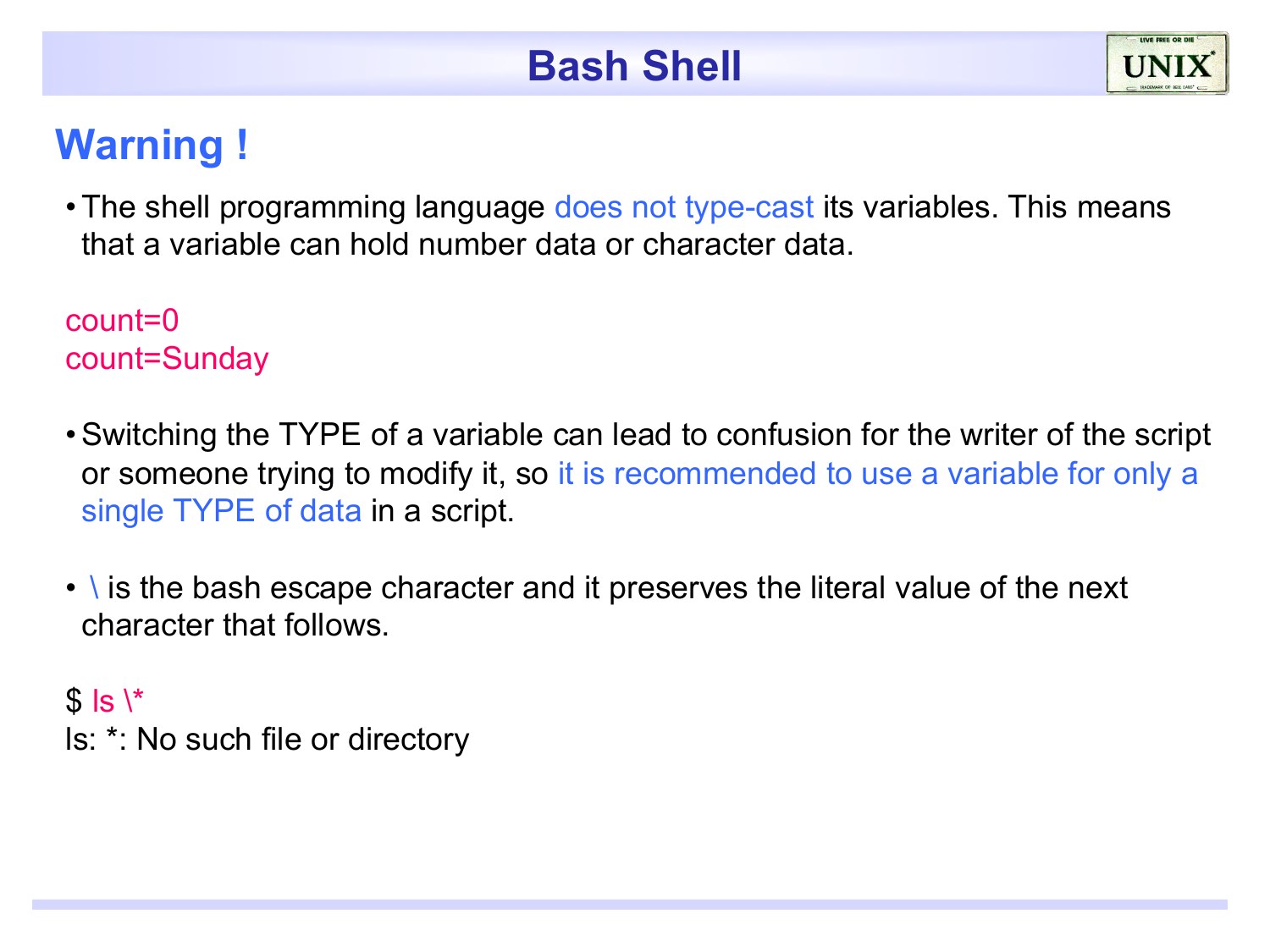#### **Single and Double Quote**

- •When assigning character data containing spaces or special characters, the data must be enclosed in either single or double quotes.
- Using double quotes to show a string of characters will allow any variables in the quotes to be resolved

\$ var="test string" \$ newvar="Value of var is \$var" \$ echo \$newvar Value of var is test string

• Using single quotes to show a string of characters will not allow variable resolution

\$ var='test string' \$ newvar='Value of var is \$var' \$ echo \$newvar Value of var is \$var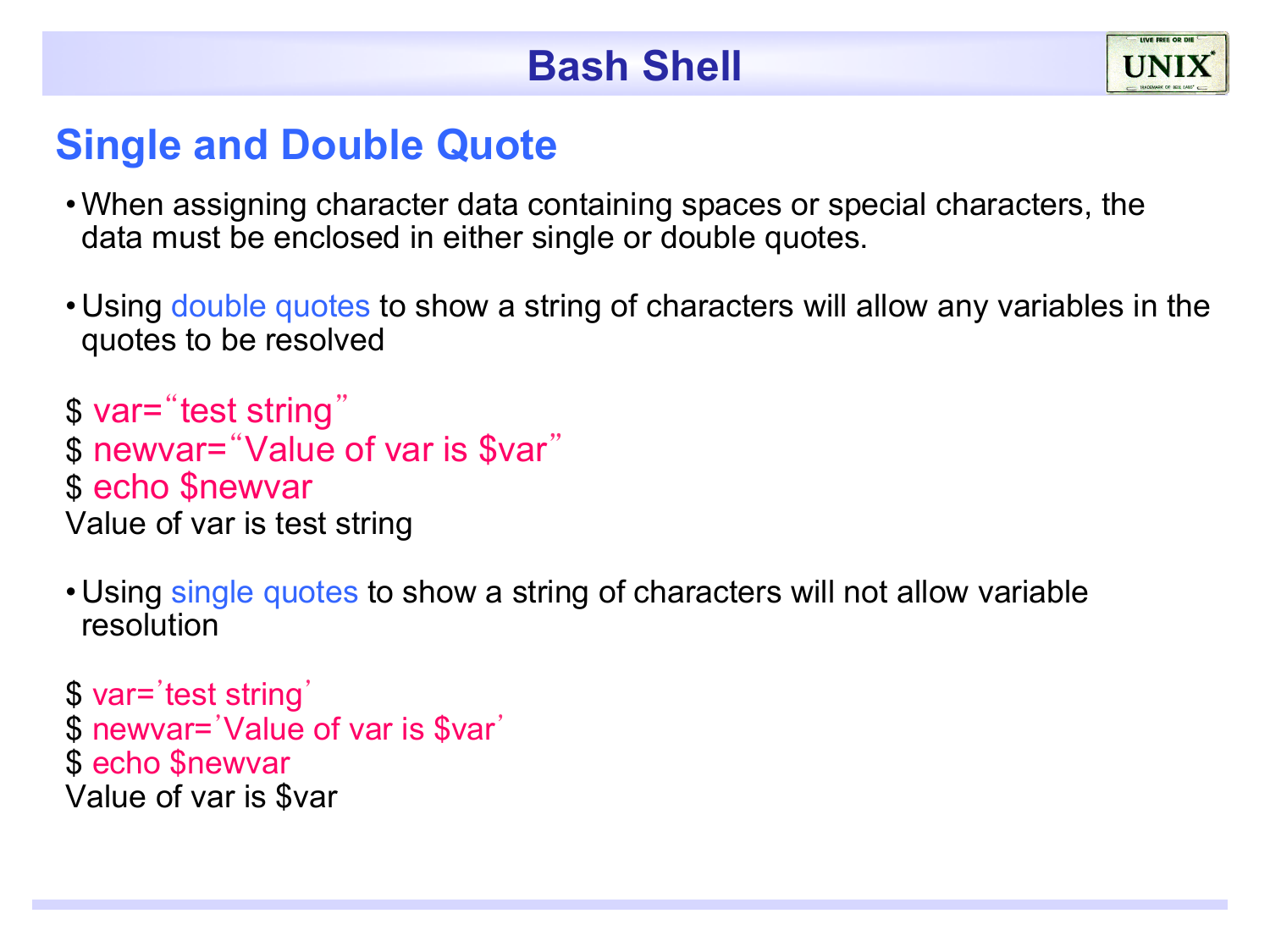#### **The export command**

•The export command puts a variable into the environment so it will be accessible to child processes. For instance:

| $$x =$ hello           |                      |
|------------------------|----------------------|
| \$ bash                | # Run a child shell. |
| \$ echo \$x            | # Nothing in x.      |
| \$ exit                | # Return to parent.  |
| \$ export x<br>\$ bash |                      |
| \$ echo \$x            |                      |
| hello                  | $#$ It's there.      |

- •If the child modifies x, it will not modify the parent's original value. Verify this by changing x in the following way:
- \$ x=ciao
- \$ exit
- \$ echo \$x
- hello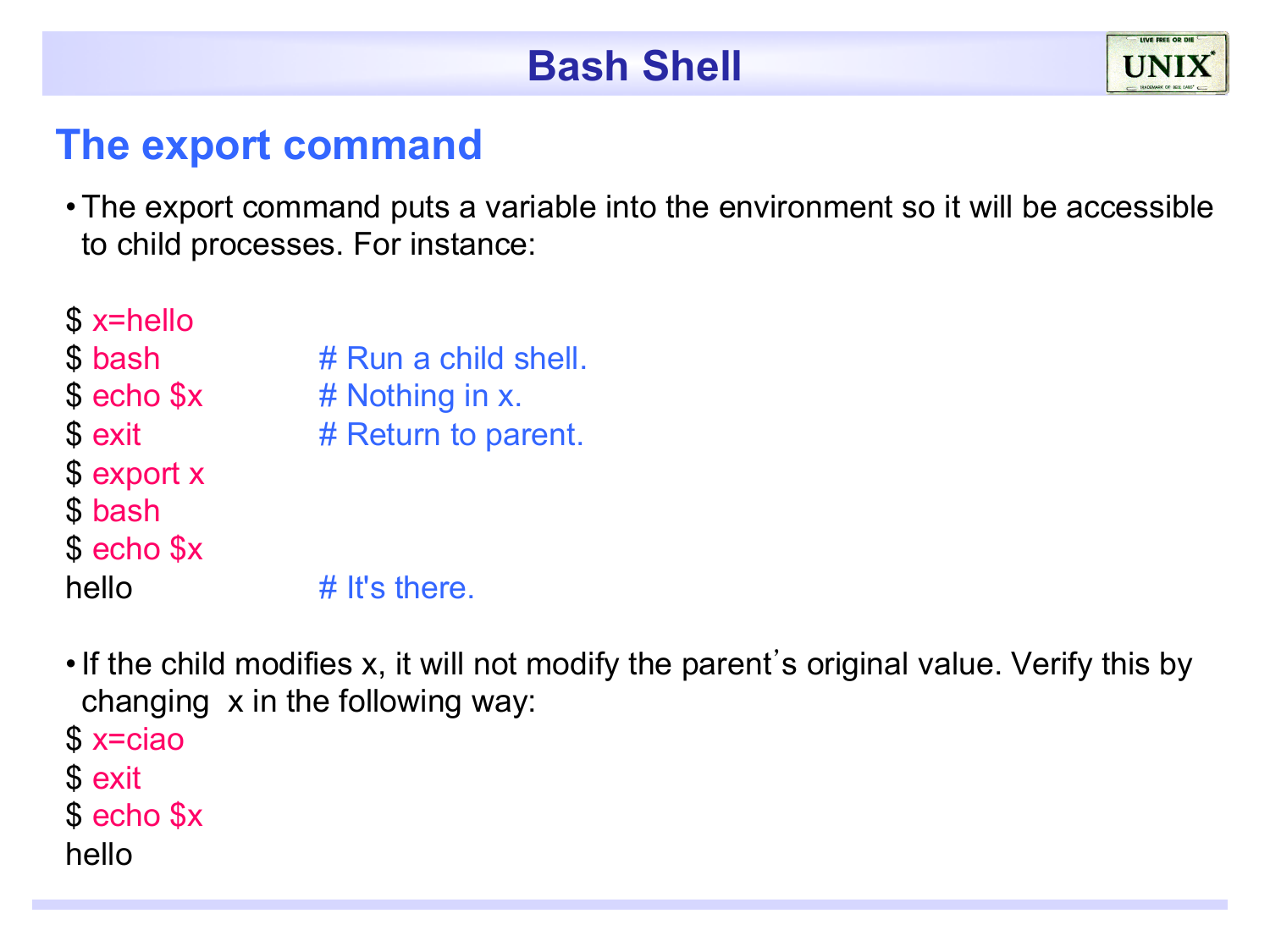

#### **Environmental Variables**

- There are two types of variables:
- Local variables
- Environmental variables
- Environmental variables are set by the system and can usually be found by using the env command. Environmental variables hold special values. For instance:

\$ echo \$SHELL /bin/bash \$ echo \$PATH /usr/X11R6/bin:/usr/local/bin:/bin:/usr/bin

- Environmental variables are defined in /etc/profile, /etc/profile.d/ and  $\sim$ /.bash\_profile. These files are the initialization files and they are read when bash shell is invoked.
- When a login shell exits, bash reads ~/.bash\_logout
- The startup is more complex; for example, if bash is used interactively, then /etc/bashrc or ~/.bashrc are read. See the man page for more details.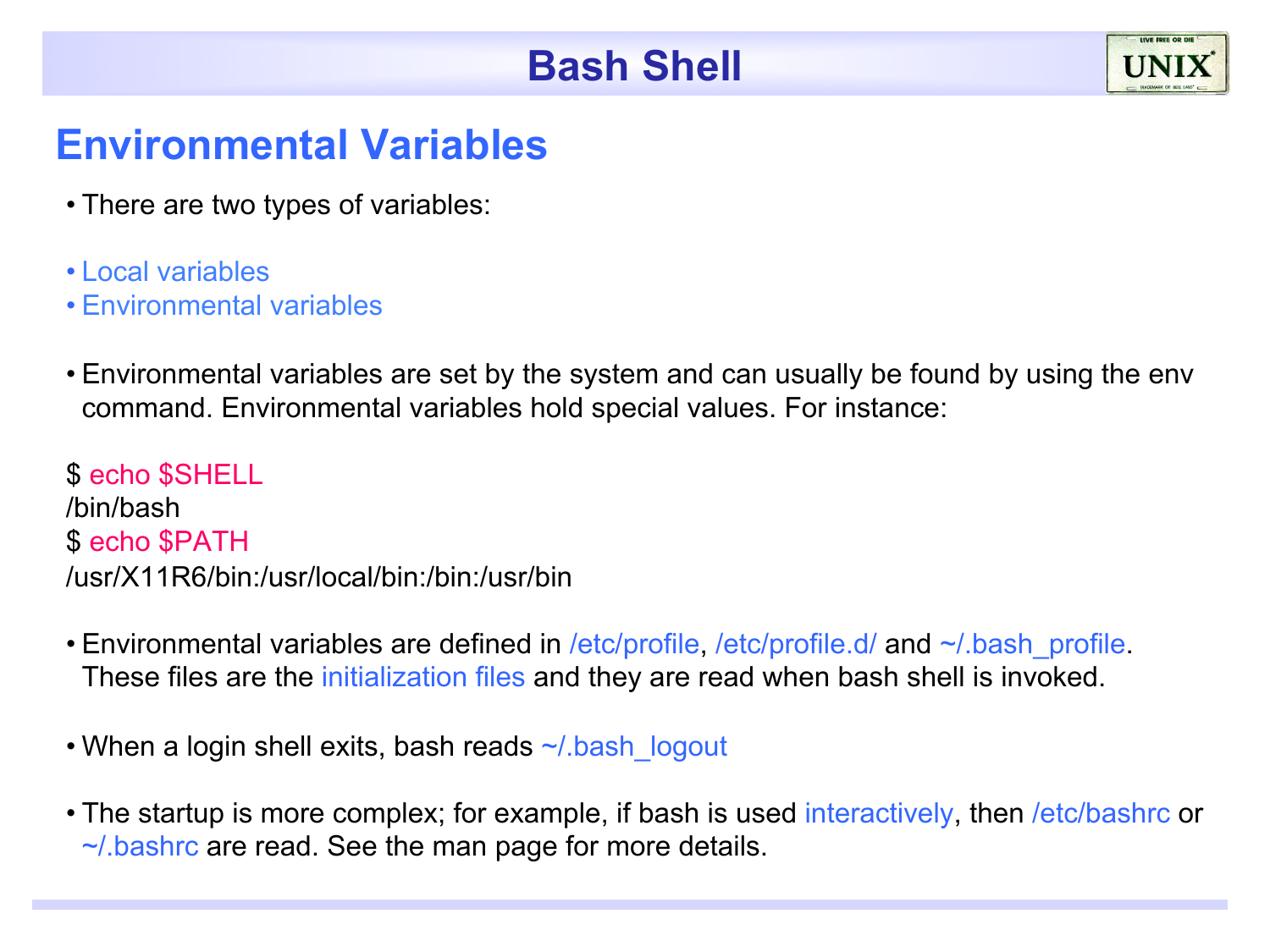#### **Environmental Variables**

- HOME: The default argument (home directory) for cd.
- PATH: The search path for commands. It is a colon-separated list of directories that are searched when you type a command.
- Usually, we type in the commands in the following way:

#### \$ ./command

• By setting PATH=\$PATH:. our working directory is included in the search path for commands, and we simply type:

#### \$ command

• If we type in

#### \$ mkdir ~/bin

• and we include the following lines in the  $\sim$ / bash profile:

#### PATH=\$PATH:\$HOME/bin export PATH

• we obtain that the directory /home/userid/bin is included in the search path for commands.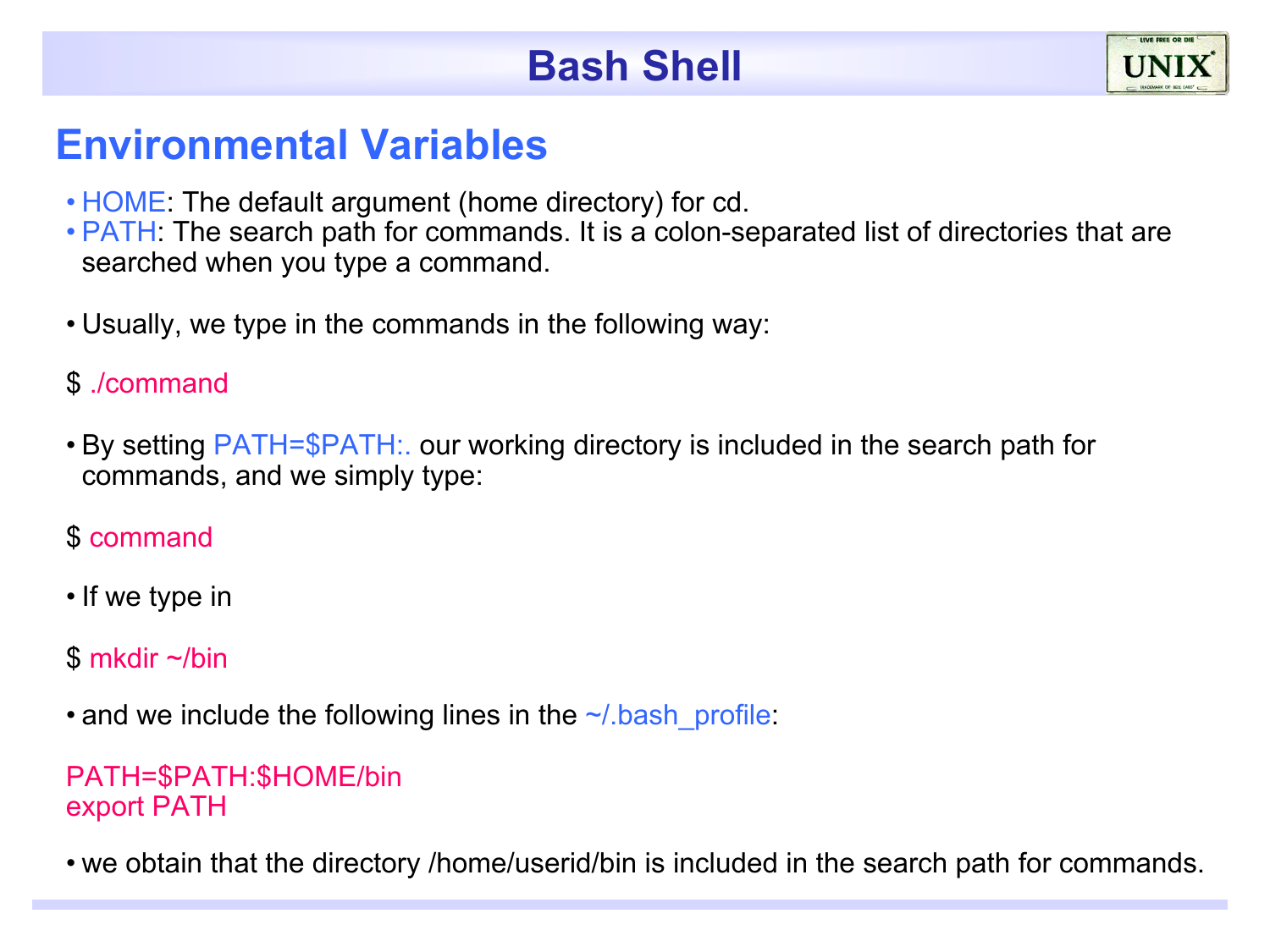#### **Environemnt Variables**

- LOGNAME: contains the user name
- HOSTNAME: contains the computer name.

• PS1: sequence of characters shown before the prompt

- \t hour
- \d date
- \w current directory
- \W last part of the current directory
- \u user name
- \\$ prompt character

Example:

[userid@homelinux userid]\$ PS1='hi \u \*' hi userid\*

Exercise ==> Design your own new prompt. Show me when you are happy with it.

- RANDOM: random number generator
- SECONDS: seconds from the beginning of the execution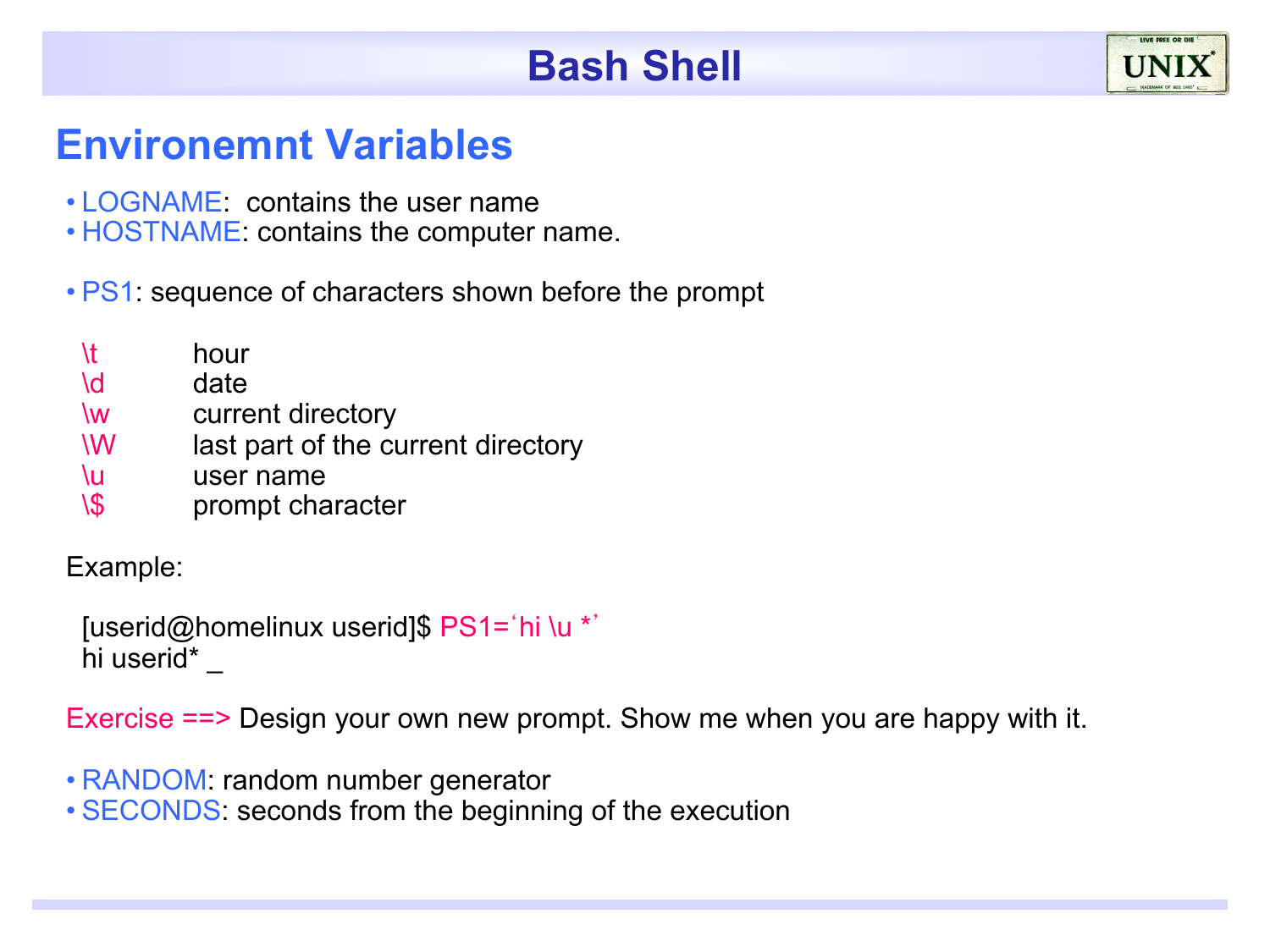#### **Read command**

- •The read command allows you to prompt for input and store it in a variable.
- •Example:

```
#!/bin/bash 
echo -n "Enter name of file to delete: "
read file 
echo "Type 'y' to remove it, 'n' to change your mind ... "
rm -i $file 
echo "That was YOUR decision!"
```
• Line 2 prompts for a string that is read in line 3. Line 4 uses the interactive remove (rm -i) to ask the user for confirmation.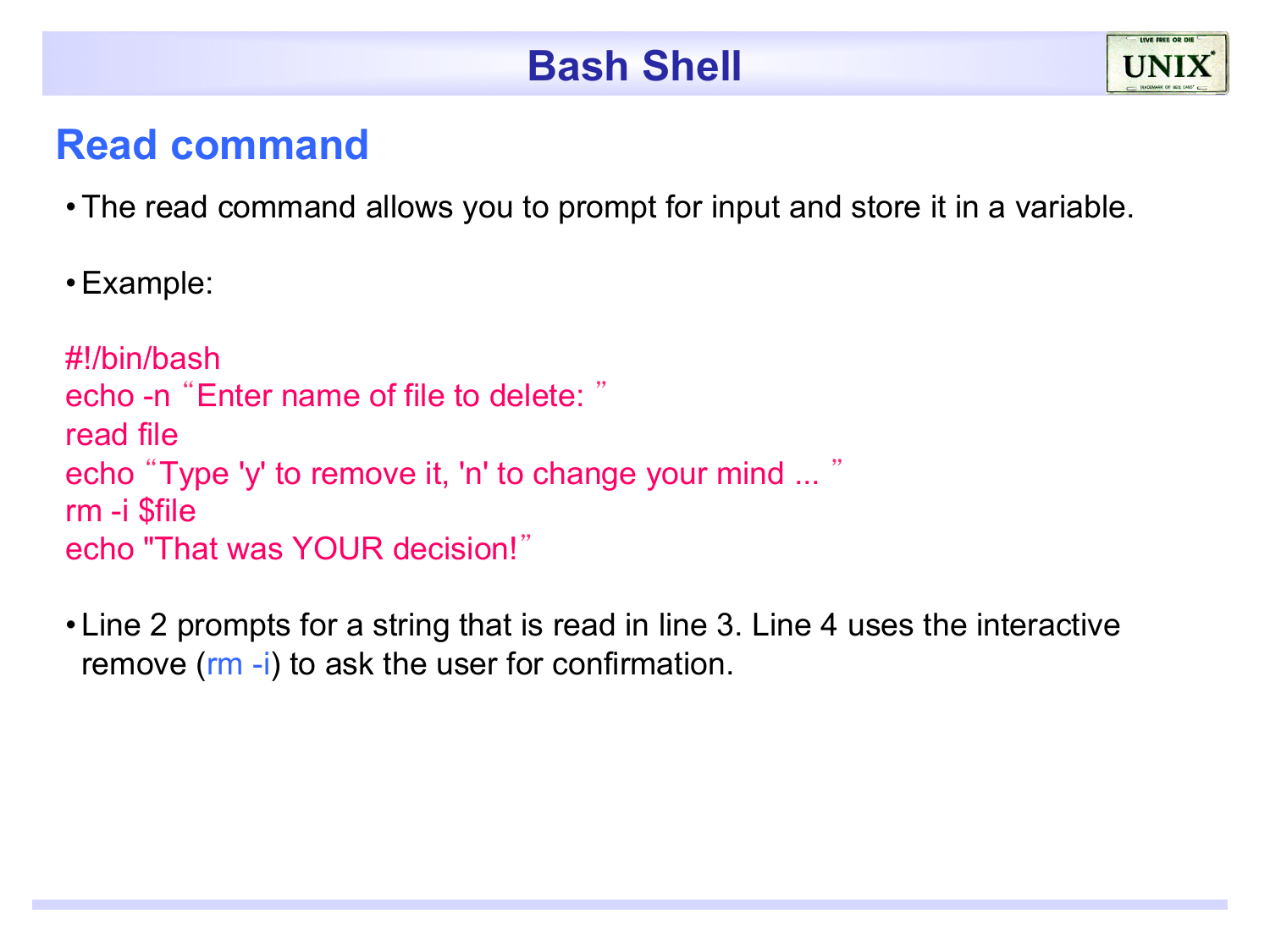#### **Command Substitution**

• The backquote "" is different from the single quote "". It is used for command substitution: `command`

\$ LIST=`ls` \$ echo \$LIST hello.sh read.sh

 $$ PS1="ywd'>'$ /home/userid/work> \_

• We can perform the command substitution by means of \$(command)

 $$$  LIST= $$$ (Is) \$ echo \$LIST hello.sh read.sh

```
$ rm $( find / -name "*.tmp" )
```
\$ cat > backup.sh #!/bin/bash BCKUP=/home/userid/backup-\$(date +%d-%m-%y).tar.gz tar -czf \$BCKUP \$HOME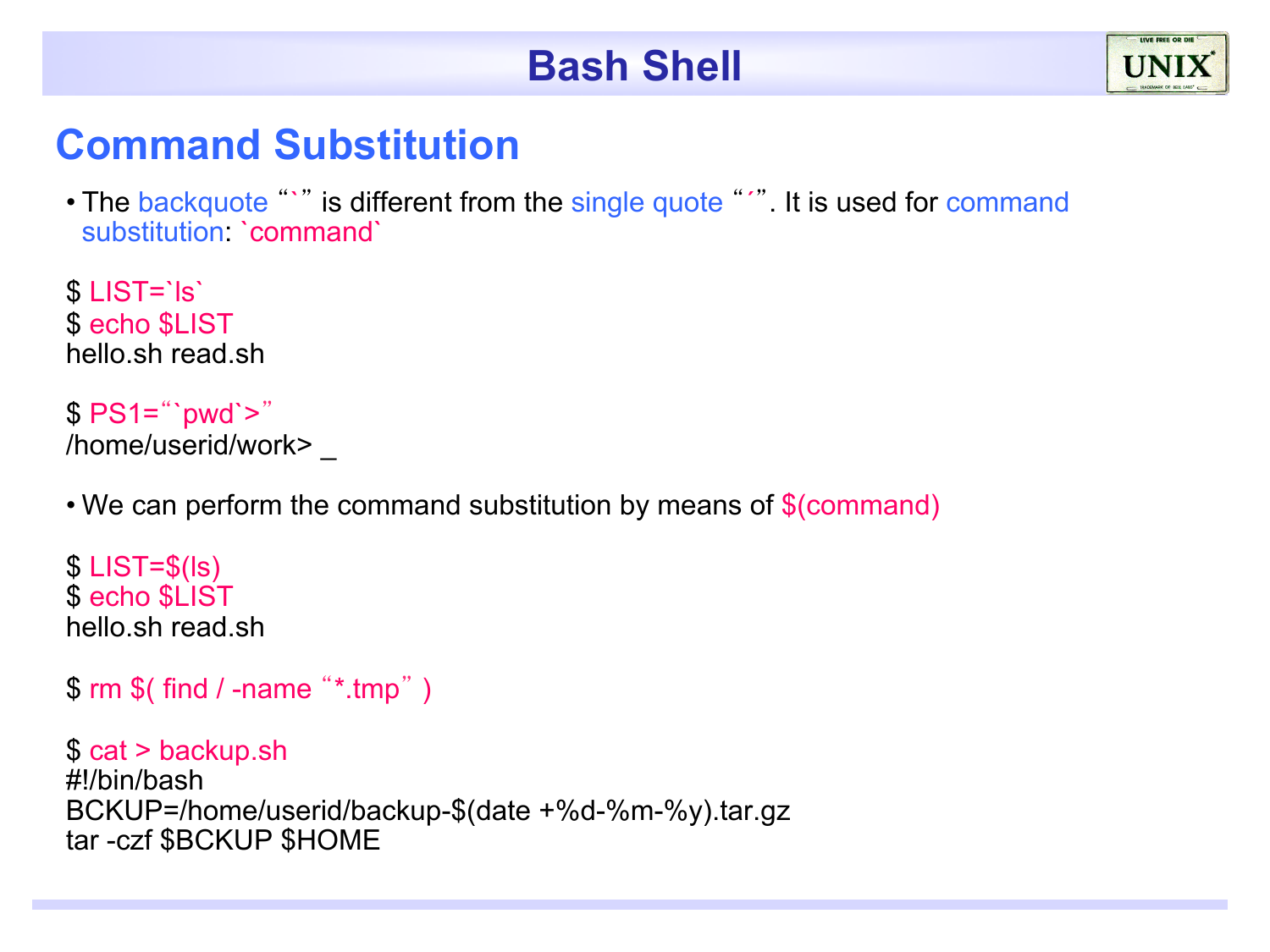

#### **Arithmetic Evaluation**

•The let statement can be used to do mathematical functions:

```
$ let X=10+2*7 
$ echo $X
24 
$ let Y=X+2*4
$ echo $Y
32
```
•An arithmetic expression can be evaluated by \$[expression] or \$((expression))

```
$ echo "$((123+20))"
143 
$ VALORE=$[123+20]
$ echo "$[123*$VALORE]"
17589
```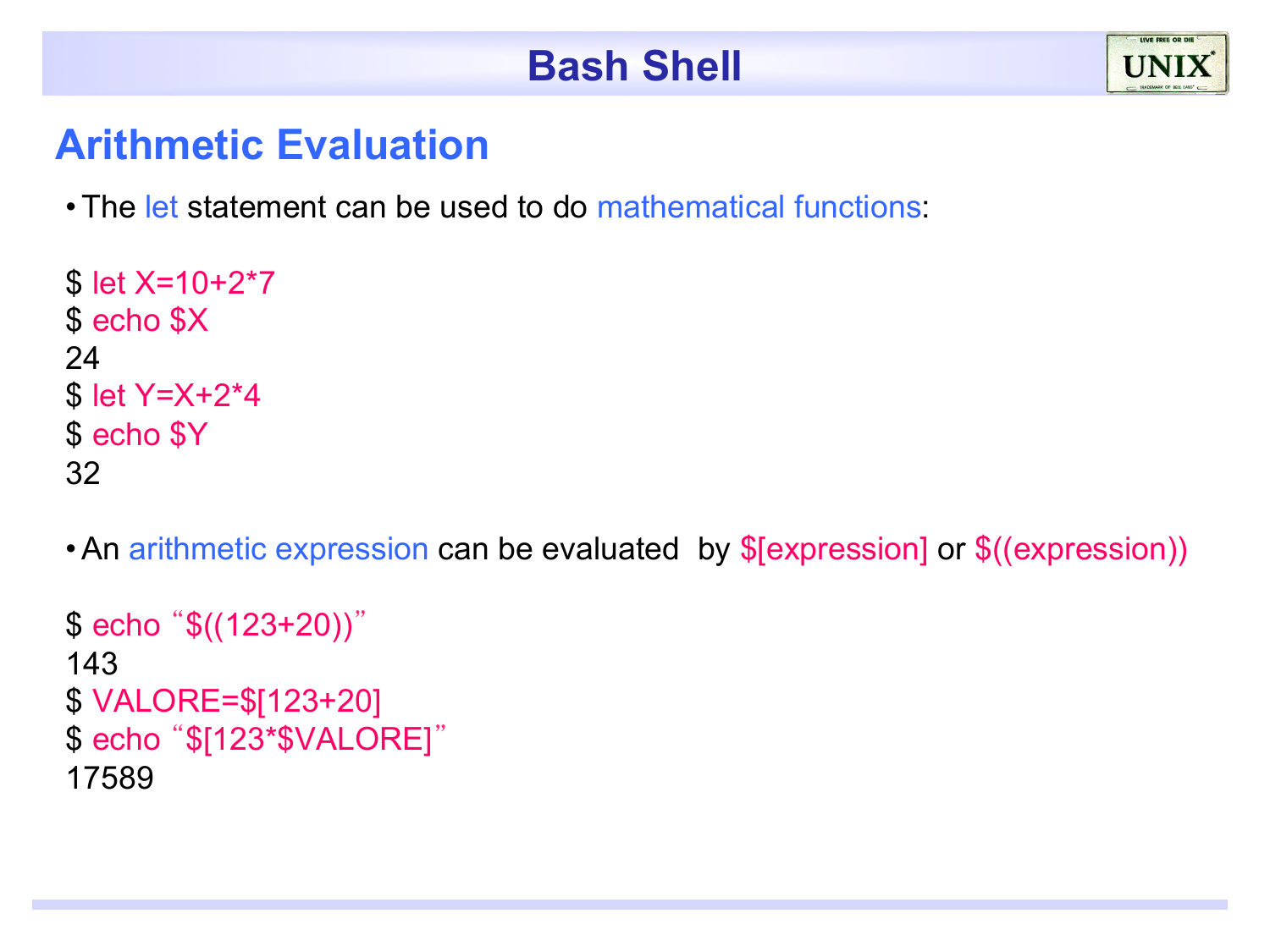

#### **Arithmetic Evaluation**

• Available operators:  $+$ ,  $-$ ,  $/$ ,  $*$ ,  $\%$ 

#### •Example

```
$ cat arithmetic.sh
#!/bin/bash 
echo -n "Enter the first number: "; read x 
echo -n "Enter the second number: "; read y
add = \$((\$x + \$y))sub=$(($x - $y))mul = $(\$x * \$y))div=$((\$x / \$y))mod = \$((\$x \% \$y))# print out the answers: 
echo "Sum: $add" 
echo "Difference: $sub" 
echo "Product: $mul" 
echo "Quotient: $div" 
echo "Remainder: $mod"
```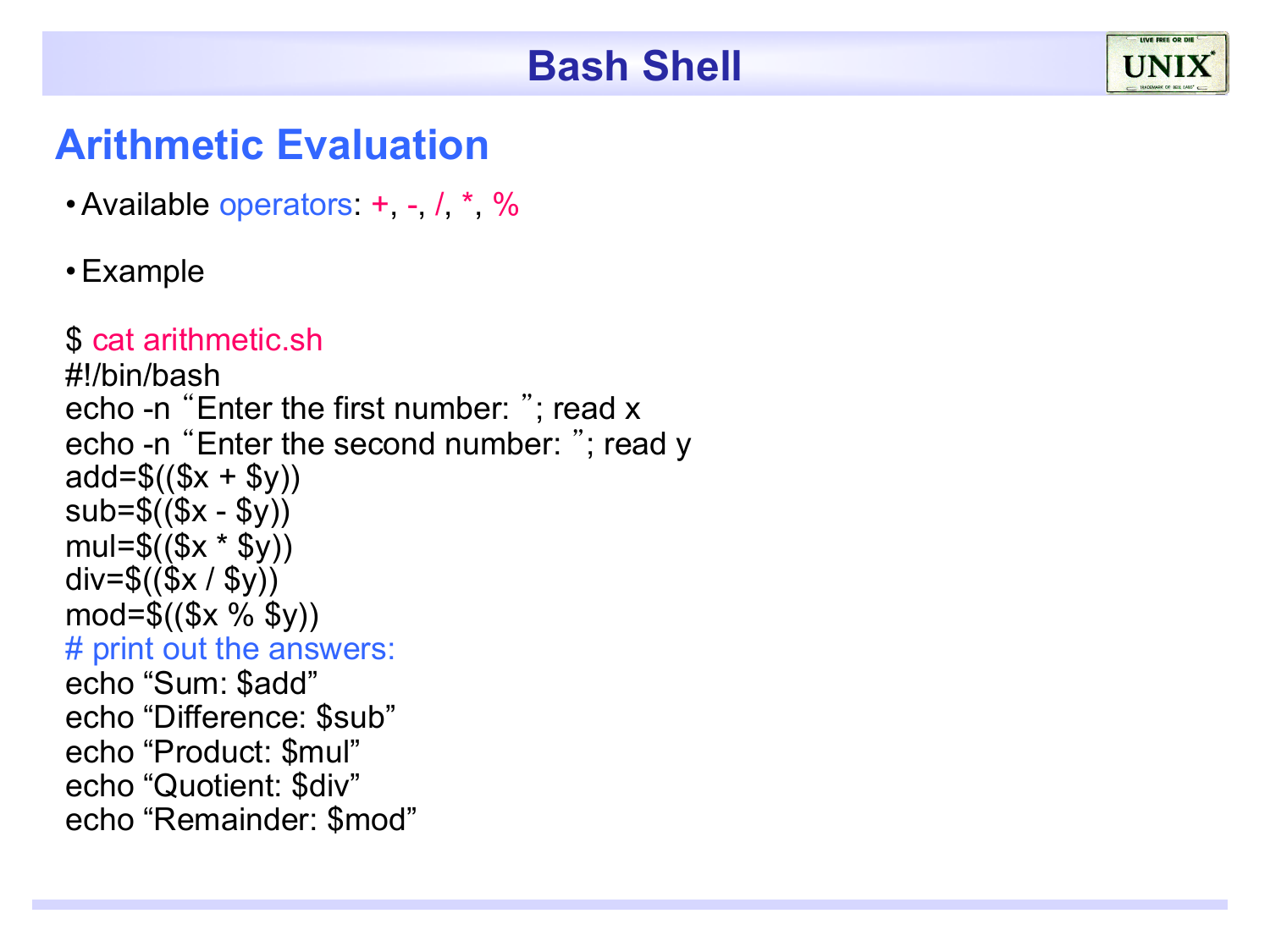#### **Conditional Statements**

• Conditionals let us decide whether to perform an action or not, this decision is taken by evaluating an expression. The most basic form is:

```
if [ expression ]; 
then 
        statements
elif [ expression ];
then 
        statements
else 
        statements 
fi
```
- the elif (else if) and else sections are optional
- •Put spaces after [ and before ], and around the operators and operands.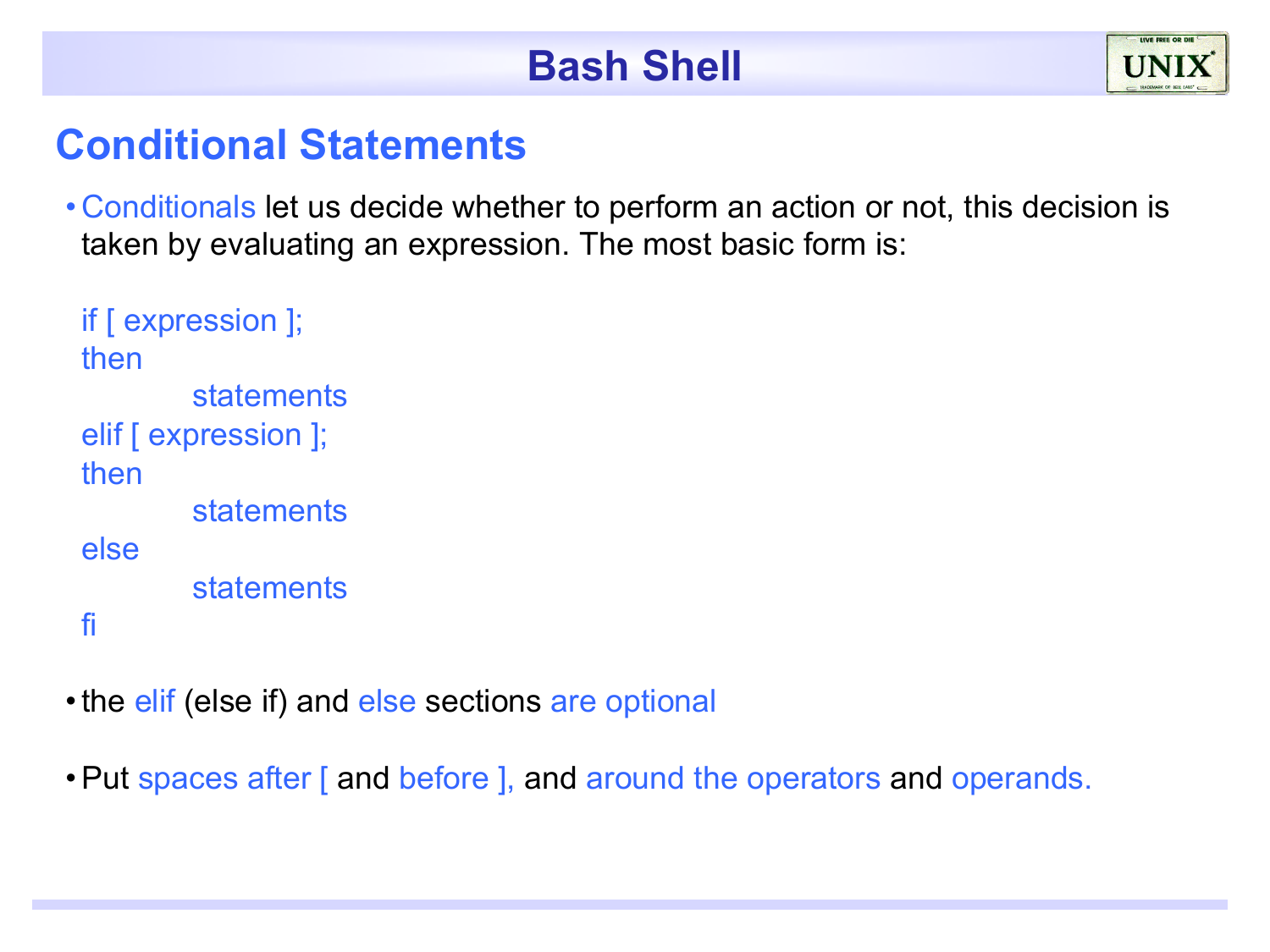#### **Expressions**

- •An expression can be: String comparison, Numeric comparison, File operators and Logical operators and it is represented by [expression]:
- •String Comparisons:
- = compare if two strings are equal
- != compare if two strings are not equal
- -n evaluate if string length is greater than zero
- -z evaluate if string length is equal to zero
- •Examples:

| (true if s1 same as s2, else false)                  |
|------------------------------------------------------|
| (true if s1 not same as s2, else false)              |
| (true if s1 is not empty, else false)                |
| (true if s1 has a length greater then 0, else false) |
| (true if s2 has a length of 0, otherwise false)      |
|                                                      |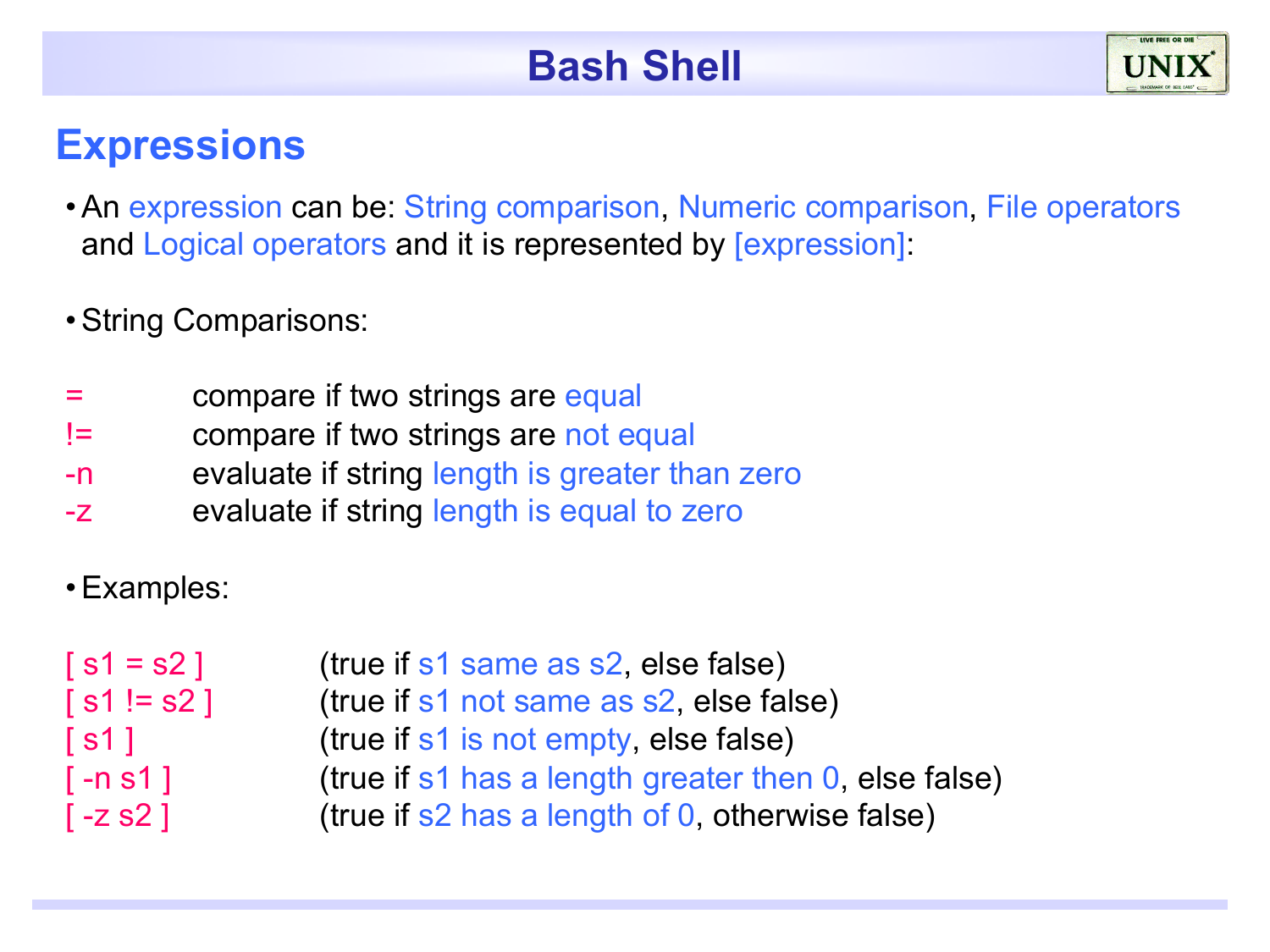#### **Expressions**

- Number Comparisons:
- -eq compare if two numbers are equal
- -ge compare if one number is greater than or equal to a number
- -le compare if one number is less than or equal to a number
- -ne compare if two numbers are not equal
- -gt compare if one number is greater than another number
- -It compare if one number is less than another number

•Examples:

| $\lceil$ n1 -eq n2 ]               | (true if n1 same as n2, else false)                 |
|------------------------------------|-----------------------------------------------------|
| $\lceil n1 - \text{ge } n2 \rceil$ | (true if n1greater then or equal to n2, else false) |
| $\lceil n1 - \text{le } n2 \rceil$ | (true if n1 less then or equal to n2, else false)   |
| $\lceil$ n1 -ne n2 $\rceil$        | (true if n1 is not same as n2, else false)          |
| $\lceil$ n1 -gt n2 ]               | (true if n1 greater then n2, else false)            |
| [ n1 -lt n2 ]                      | (true if n1 less then n2, else false)               |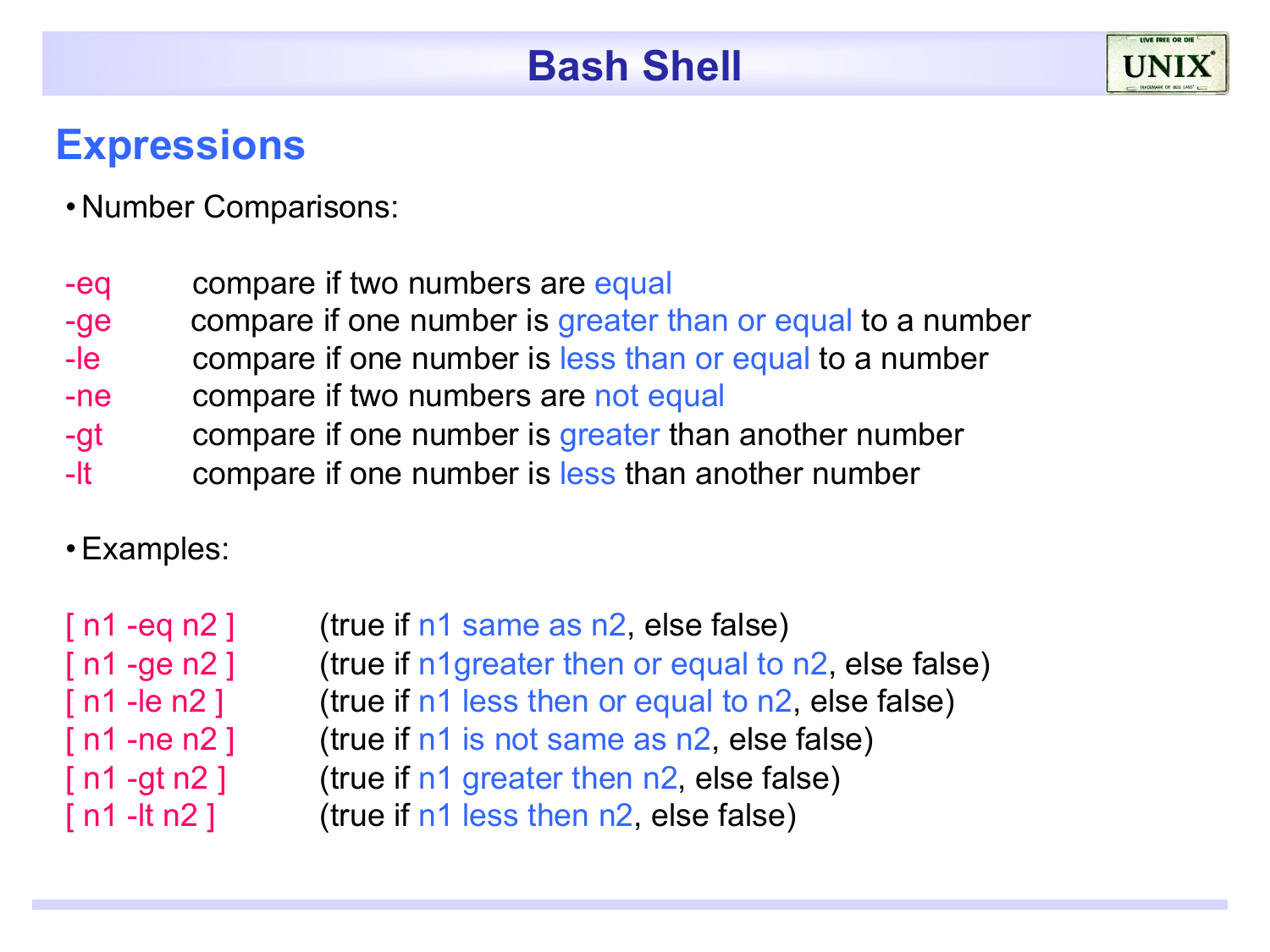#### **Examples**

```
$ cat user.sh 
 #!/bin/bash 
 echo -n "Enter your login name: " 
 read name 
 if [ "$name" = "$USER" ]; 
 then 
           echo "Hello, $name. How are you today ?"
 else 
           echo "You are not $USER, so who are you ?"
 fi 
$ cat number.sh
#!/bin/bash 
 echo -n "Enter a number 1 < x < 10: " 
 read num 
 if [ "$num" -lt 10 ]; then
```

```
if [ "$num" -gt 1 ]; then 
                     echo "$num*$num=$(($num*$num))"
          else 
                     echo "Wrong insertion !"
          fi 
else 
          echo "Wrong insertion !"
```
fi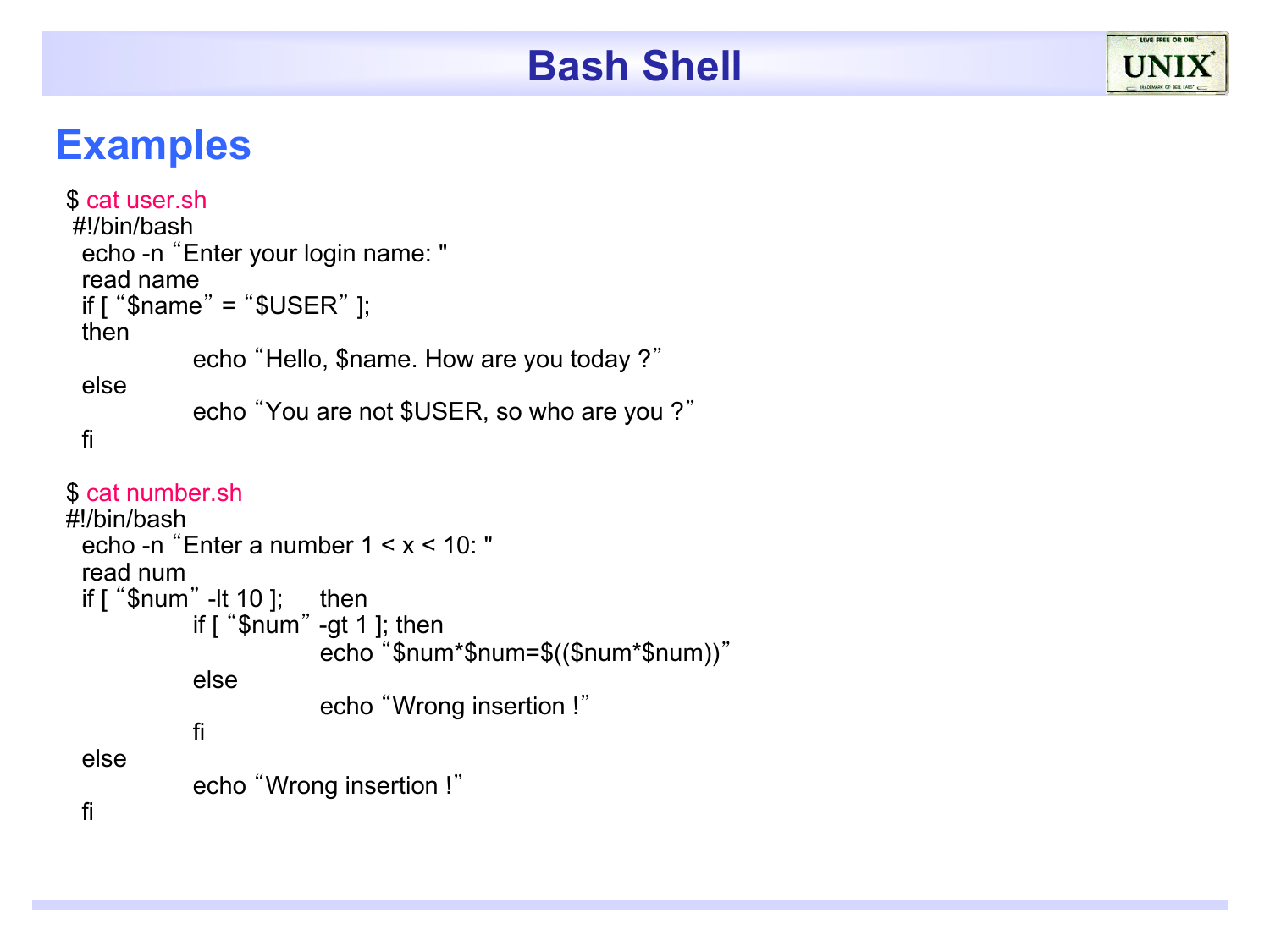## **Expressions**

#### •Files operators:

- -d check if path given is a directory
- -f check if path given is a file
- -e check if file name exists
- -r check if read permission is set for file or directory
- -s check if a file has a length greater than 0
- -w check if write permission is set for a file or directory
- -x check if execute permission is set for a file or directory
- •Examples:
- 

[ -d fname ] (true if fname is a directory, otherwise false) [ -f fname ] (true if fname is a file, otherwise false) -e fname 1 (true if fname exists, otherwise false) -s fname ] (true if fname length is greater then 0, else false) -r fname ] (true if fname has the read permission, else false) -w fname ] (true if fname has the write permission, else false) -x fname ] (true if fname has the execute permission, else false)

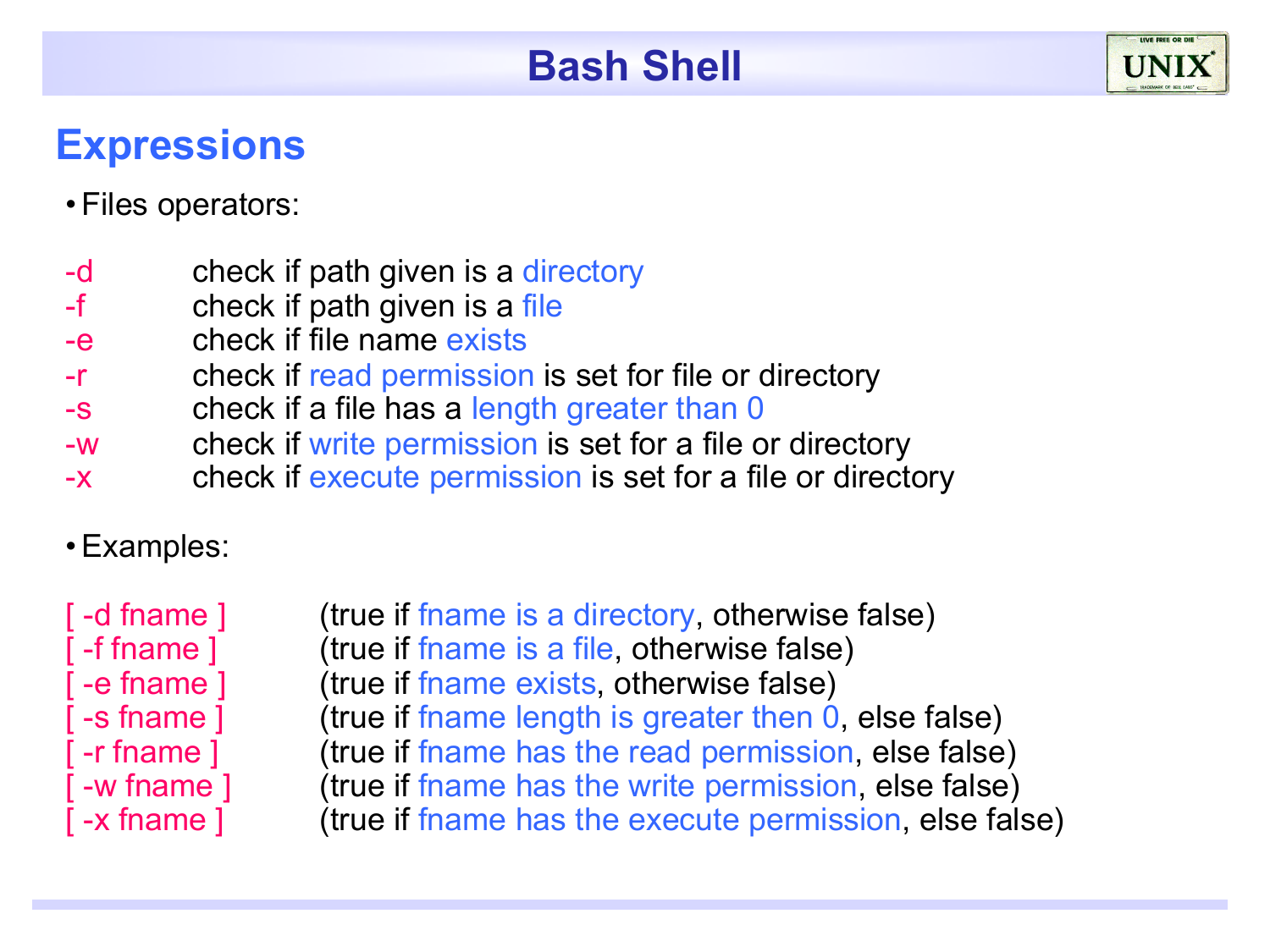## **Example**

```
#!/bin/bash 
 if [ -f /etc/fstab ]; 
 then 
          cp /etc/fstab . 
          echo "Done."
 else 
          echo "This file does not exist."
          exit 1 
 fi
```
#### Exercise.

- •Write a shell script which:
	- accepts a file name
	- checks if file exists
	- if file exists, copy the file to the same name + .bak + the current date (if the backup file already exists ask if you want to replace it).

•When done you should have the original file and one with a .bak at the end.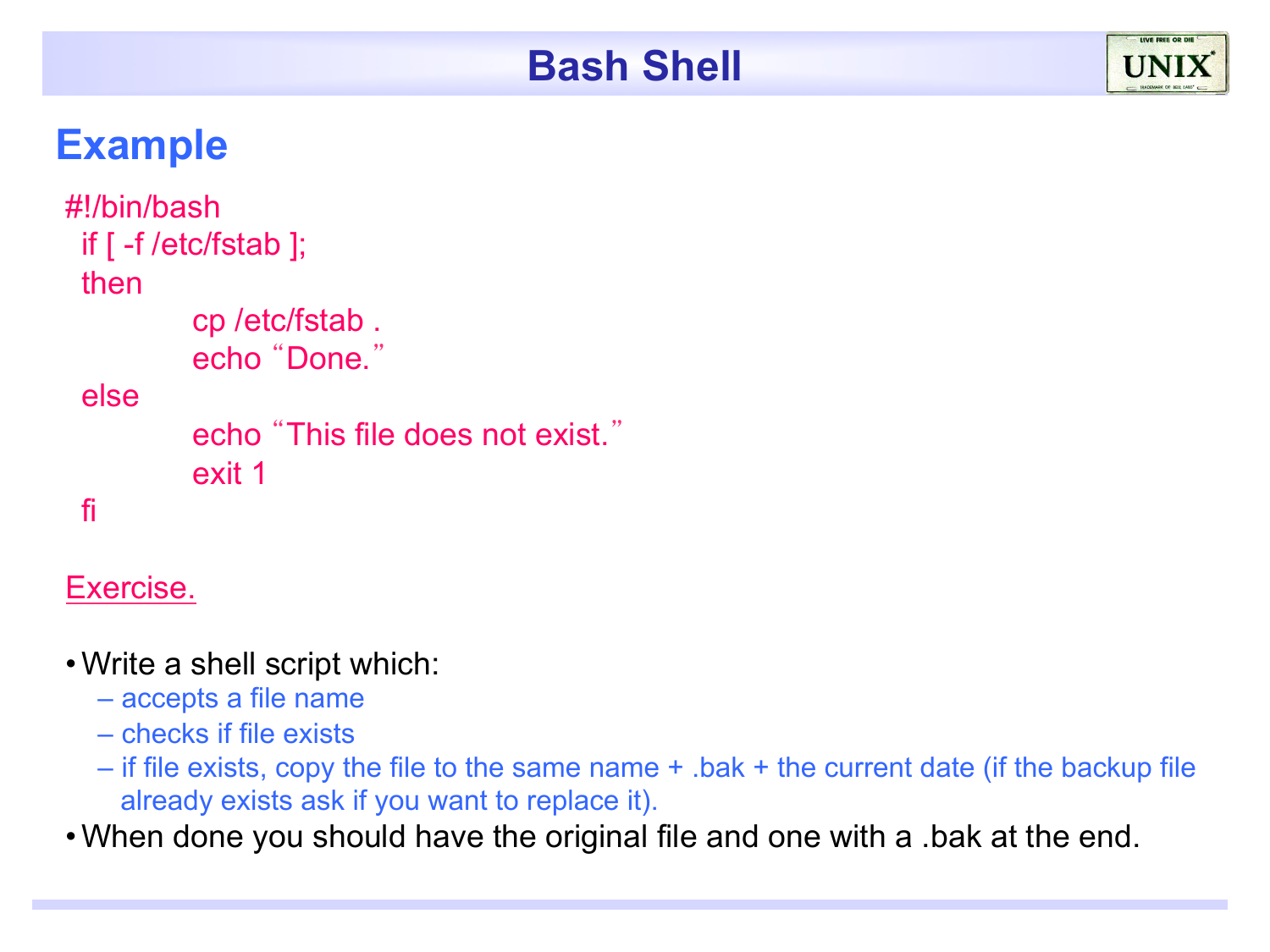## **Expressions**



- ! negate (NOT) a logical expression
- -a logically AND two logical expressions
- -o logically OR two logical expressions

Example:

```
#!/bin/bash 
 echo -n "Enter a number 1 < x < 10:"
 read num 
 if [ "$num" -gt 1 –a "$num" -lt 10 ]; 
 then 
         echo "$num*$num=$(($num*$num))"
 else 
         echo "Wrong insertion !"
 fi
```
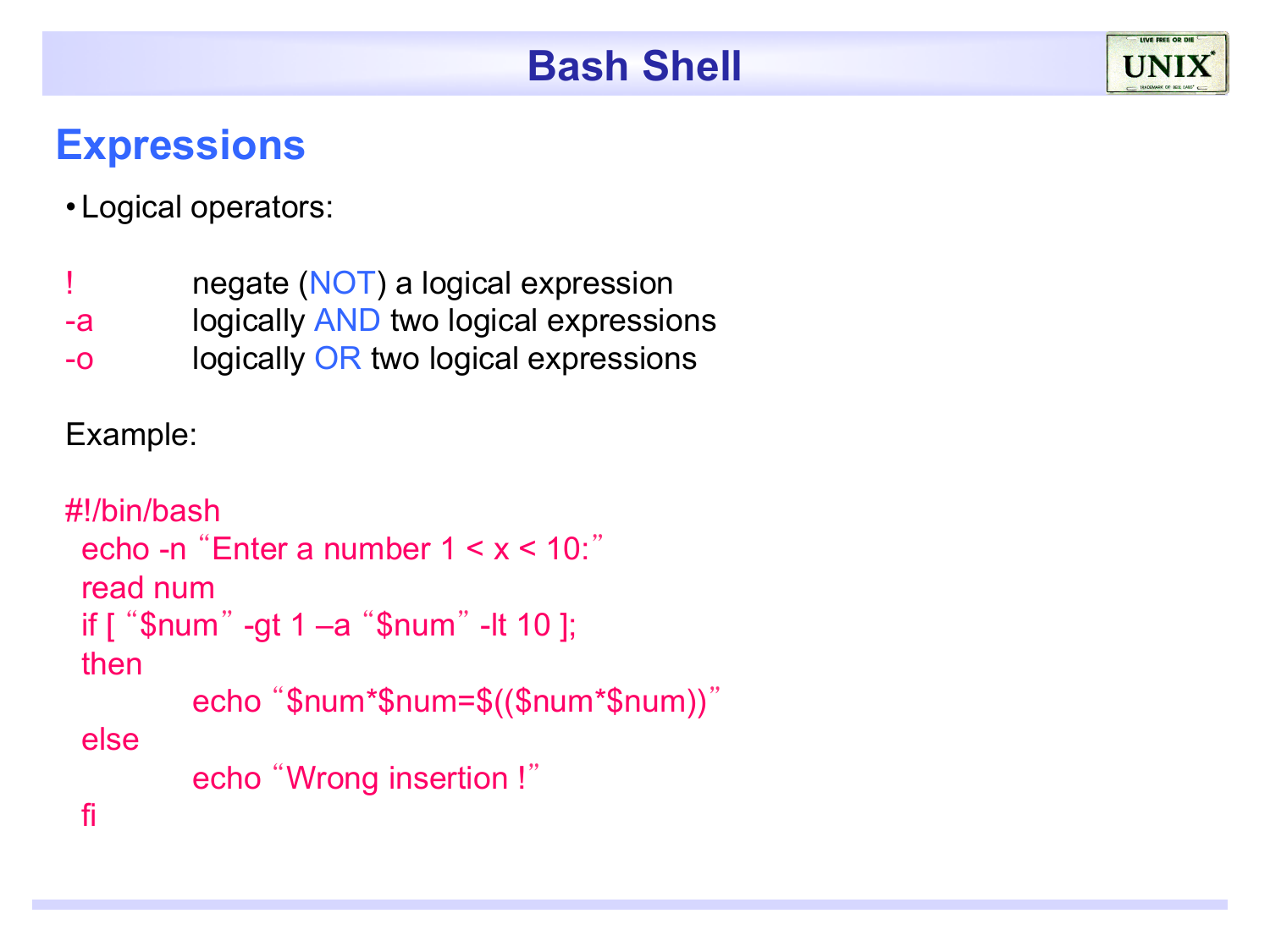## **Expressions**

• Logical operators:

&& logically AND two logical expressions  $\parallel$  logically OR two logical expressions

Example:

```
#!/bin/bash 
 echo -n "Enter a number 1 < x < 10: " 
 read num 
 if [ "$number" -gt 1 ] && [ "$number" -lt 10 ]; 
 then 
         echo "$num*$num=$(($num*$num))"
 else 
         echo "Wrong insertion !"
 fi
```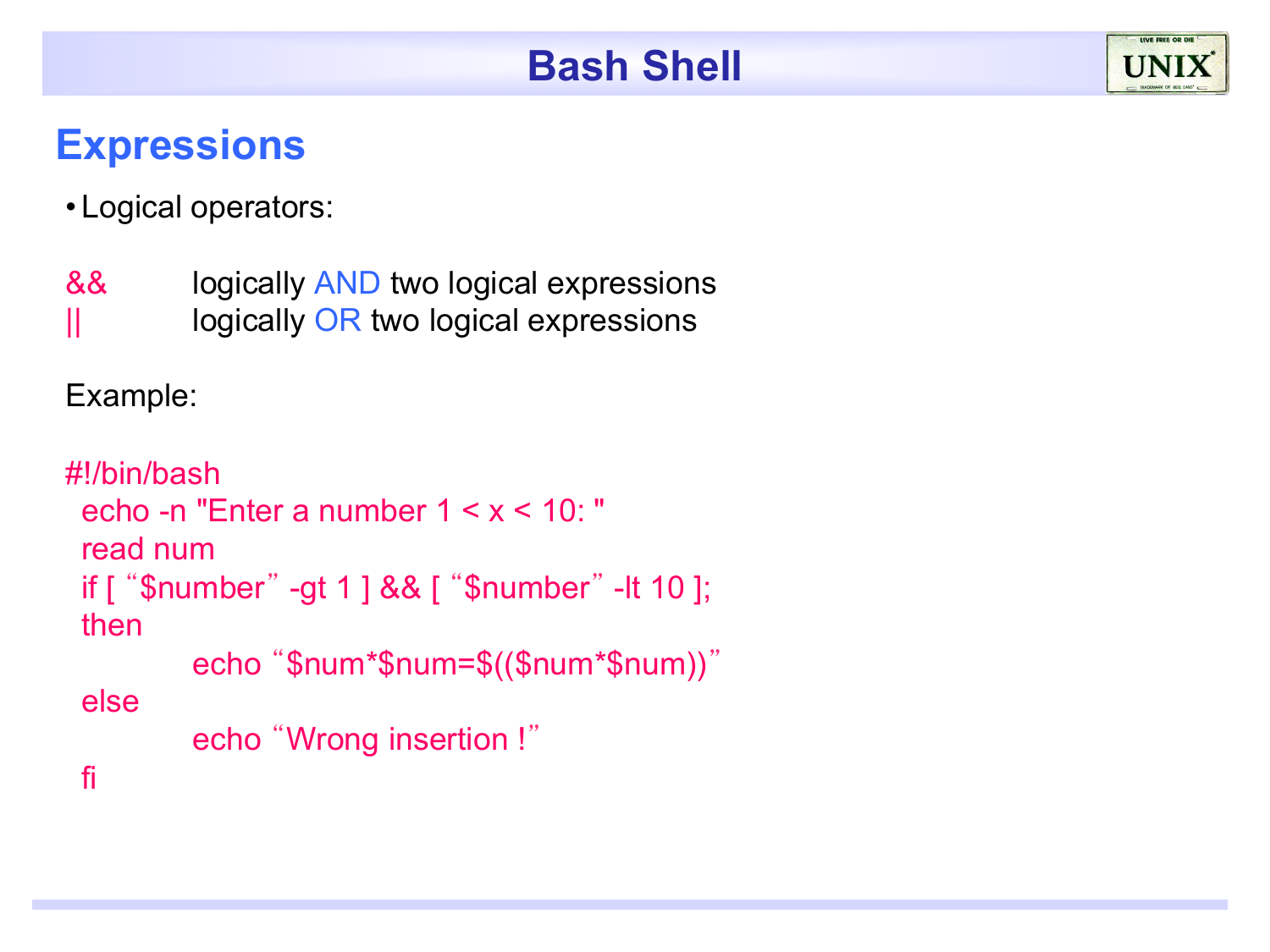## **Example**

```
$ cat iftrue.sh 
 #!/bin/bash 
 echo "Enter a path: "; read x 
 if cd $x; then 
          echo "I am in $x and it contains"; ls 
 else 
          echo "The directory $x does not exist"; 
          exit 1 
 fi
```
\$ iftrue.sh Enter a path: /home userid anotherid … \$ iftrue.sh Enter a path: blah The directory blah does not exist

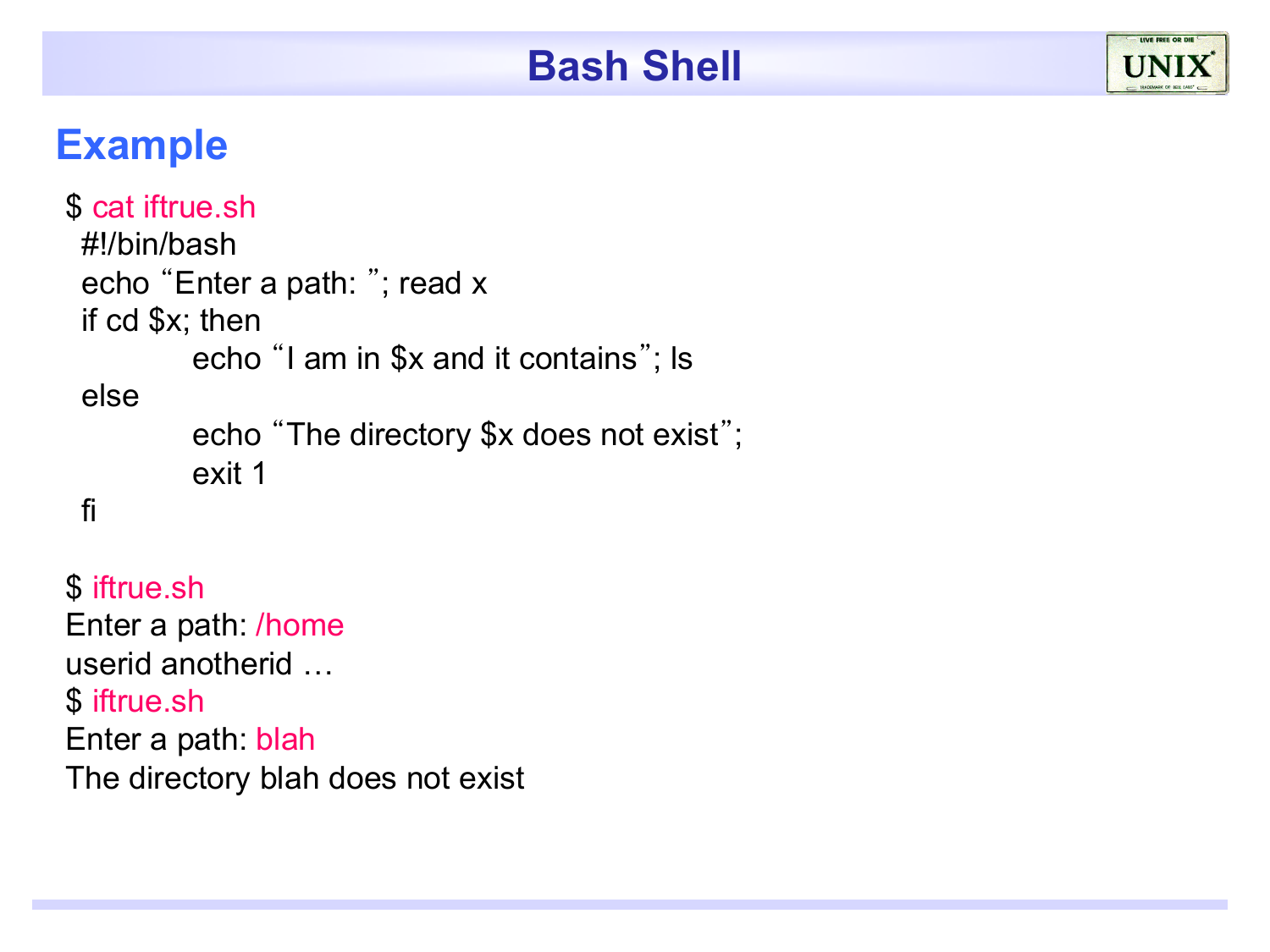#### **Shell Parameters**

- •Positional parameters are assigned from the shell's argument when it is invoked. Positional parameter  $\sqrt[n]{N}$  may be referenced as "\${N}", or as "\$N" when "N" consists of a single digit.
- •Special parameters
- \$# is the number of parameters passed
- \$0 returns the name of the shell script running as well as its location in the file system
- \$<sup>\*</sup> gives a single word containing all the parameters passed to the script
- \$@ gives an array of words containing all the parameters passed to the script

\$ cat sparameters.sh

#!/bin/bash echo "\$#; \$0; \$1; \$2; \$\*; \$@" \$ sparameters.sh arg1 arg2 2; ./sparameters.sh; arg1; arg2; arg1 arg2; arg1 arg2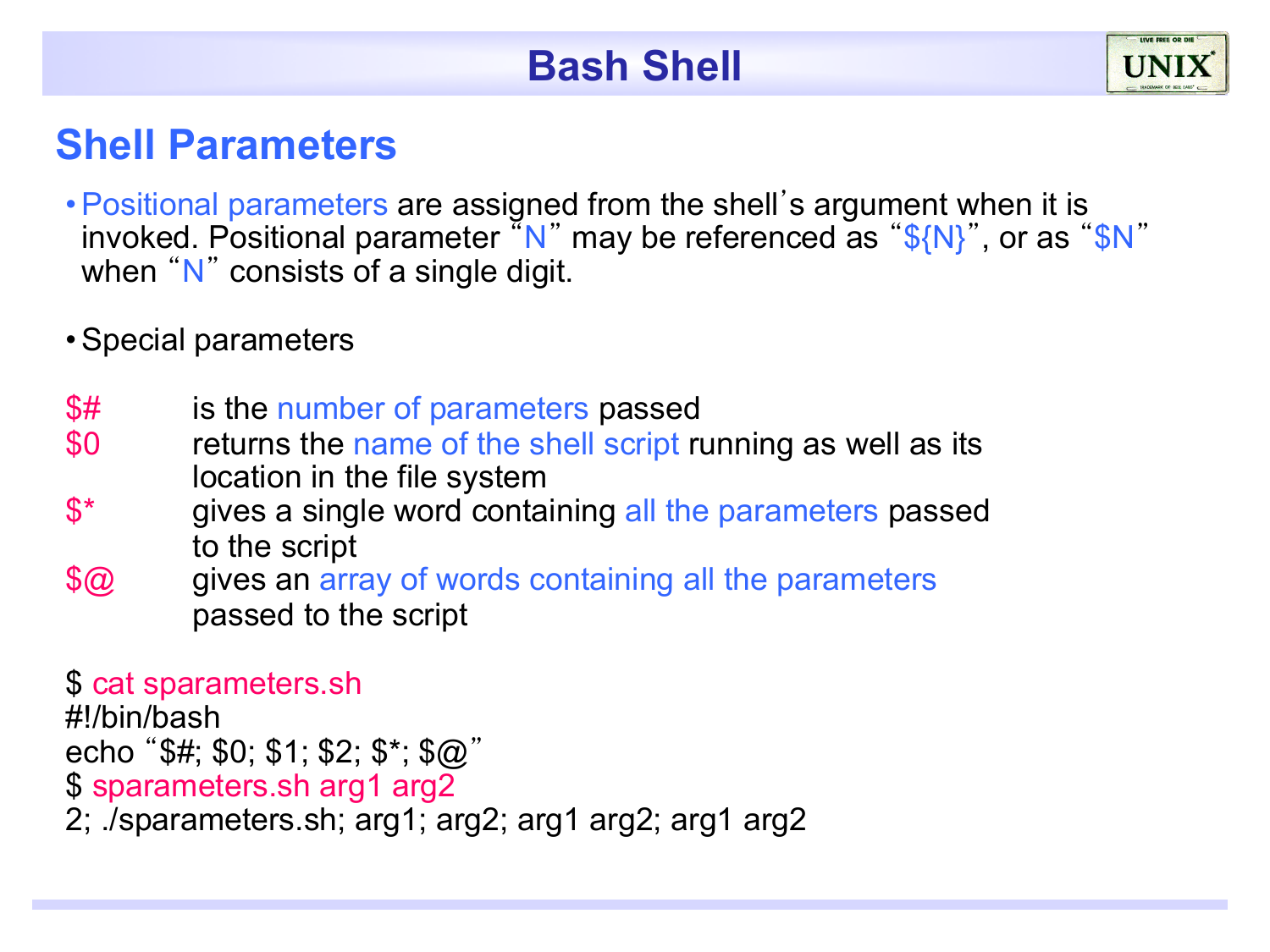#### **Trash**

```
$ cat trash.sh 
 #!/bin/bash 
 if [ $# -eq 1 ];
 then 
         if [ ! –d "$HOME/trash" ]; 
         then 
                   mkdir "$HOME/trash"
         fi 
         mv $1 "$HOME/trash"
 else 
         echo "Use: $0 filename"
         exit 1
```
fi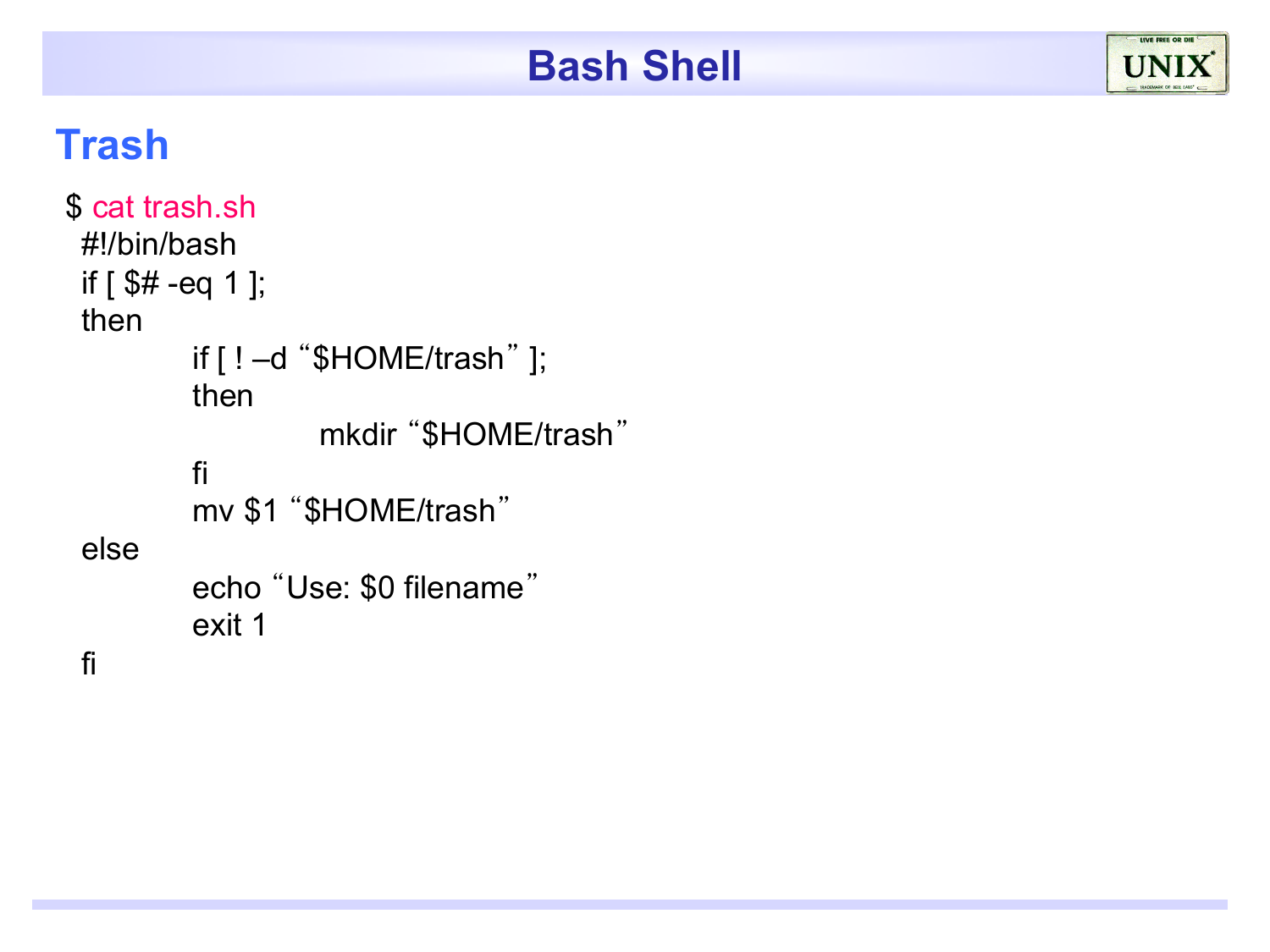#### **Case Statement**

- Used to execute statements based on specific values. Often used in place of an if statement if there are a large number of conditions.
- Value used can be an expression
- each set of statements must be ended by a pair of semicolons;
- a \*) is used to accept any value not matched with list of values

```
case $var in 
 val1) 
          statements;; 
 val2) 
          statements;; 
 *) 
          statements;; 
 esac
```
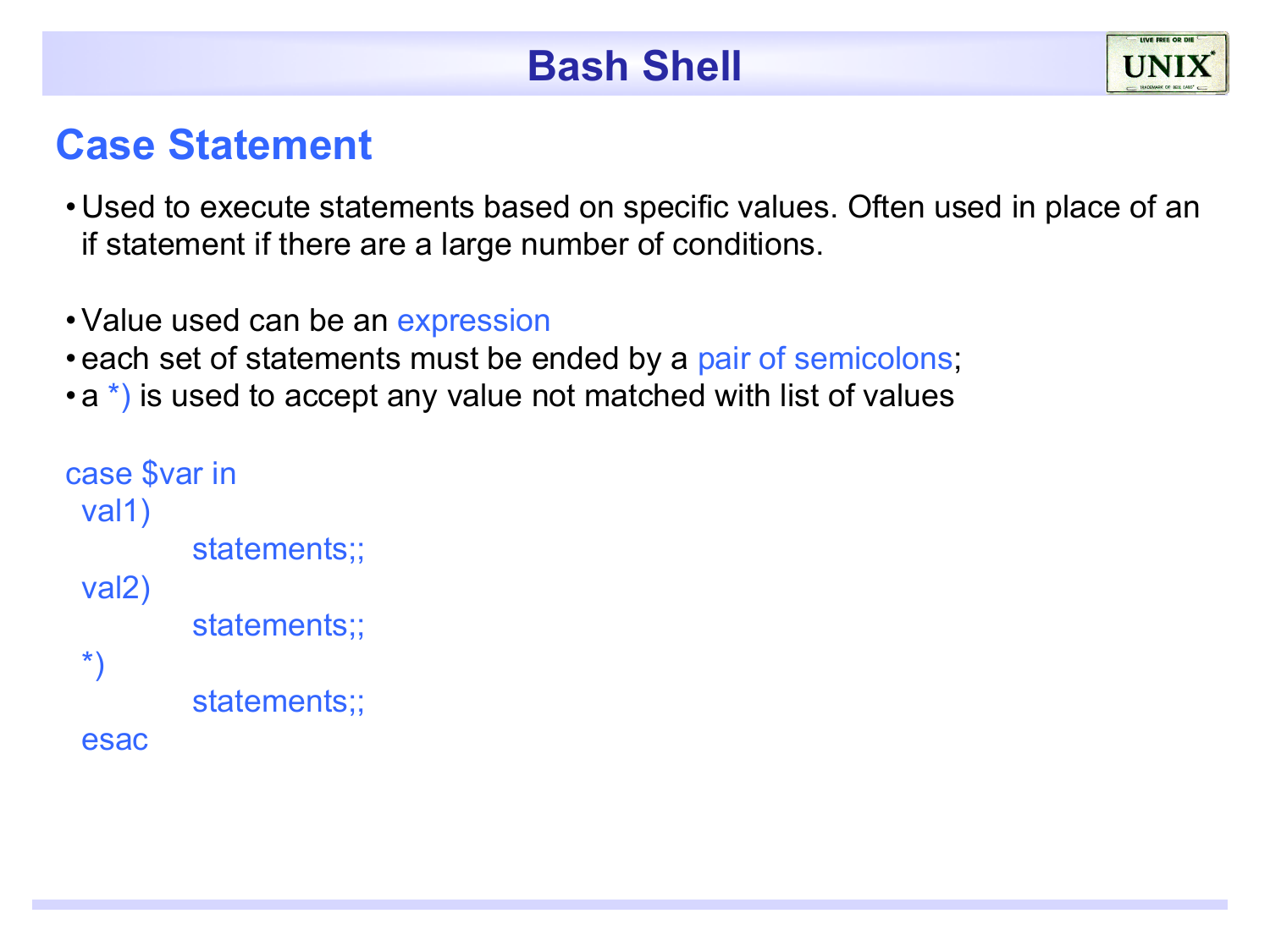#### **Example (case.sh)**

```
$ cat case.sh
#!/bin/bash 
 echo -n "Enter a number 1 < x < 10: "
  read x 
 case $x in 
         1) echo "Value of x is 1.";
         2) echo "Value of x is 2.";;
         3) echo "Value of x is 3.";; 
         4) echo "Value of x is 4.";;
         5) echo "Value of x is 5.';;
         6) echo "Value of x is 6.";
         7) echo "Value of x is 7.';;
         8) echo "Value of x is 8.";; 
         9) echo "Value of x is 9.";; 
         0 | 10) echo "wrong number.";;
         *) echo "Unrecognized value.";; 
 esac
```
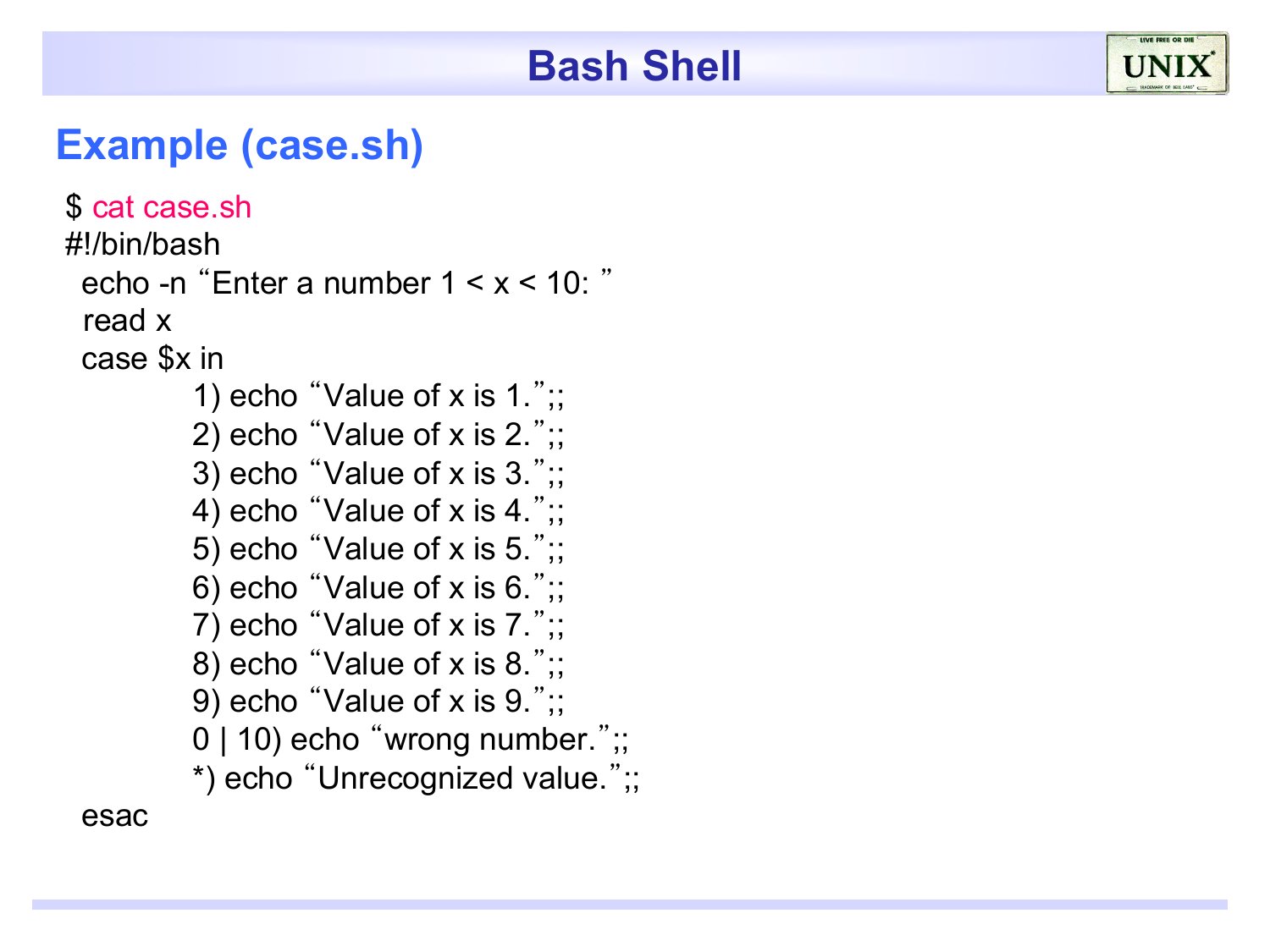#### **Iteration Statements**

• The for structure is used when you are looping through a range of variables.

for var in list do statements done

• statements are executed with var set to each value in the list.

•Example

```
#!/bin/bash 
 let sum=0 
 for num in 1 2 3 4 5 
    do 
     let "sum = $sum + $num"
    done
 echo $sum
```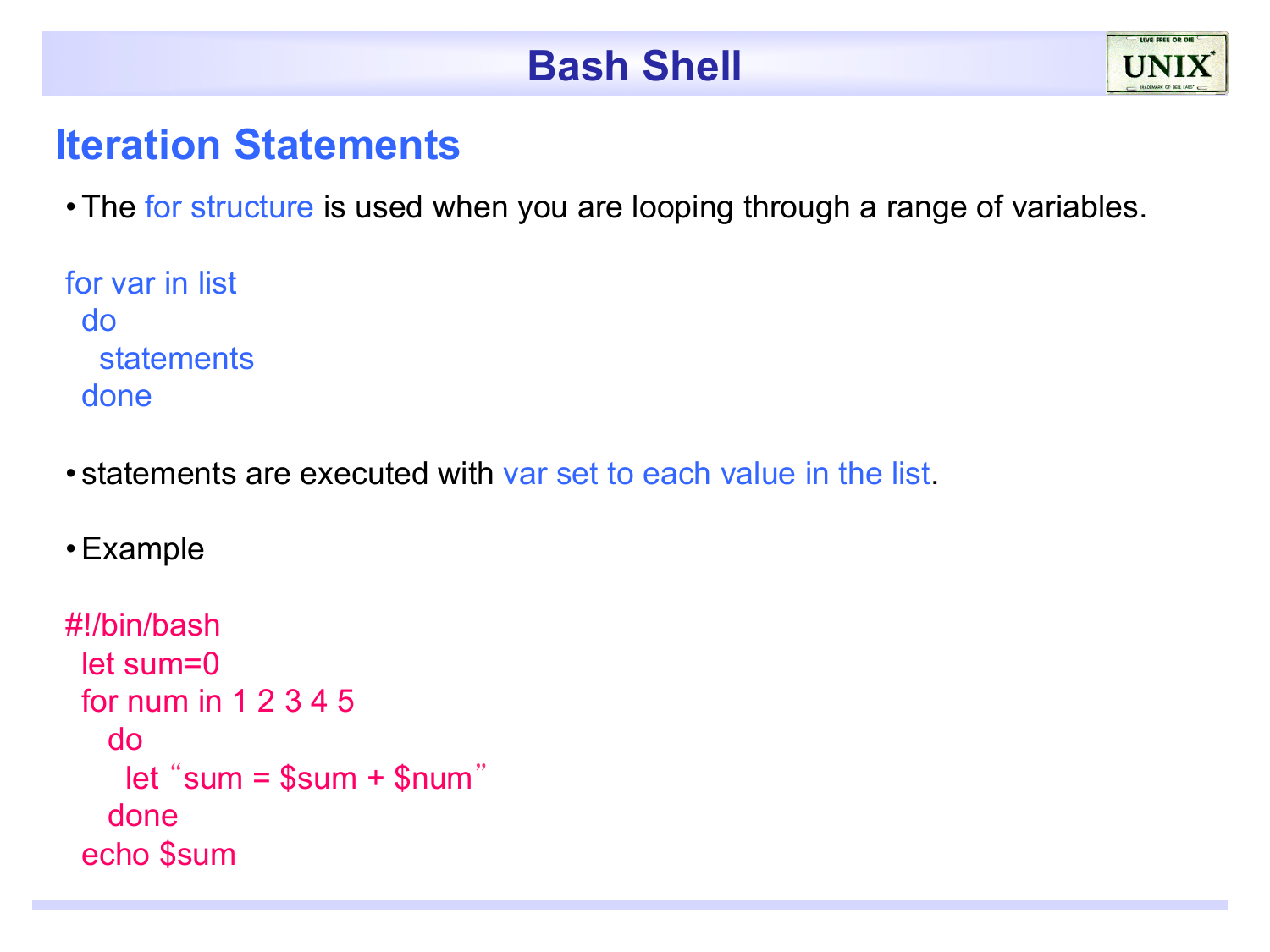

#### **Iteration Statements**

```
#!/bin/bash 
 for x in paper pencil pen 
  do 
   echo "The value of variable x is: $x"
   sleep 1 
 done
```
• if the list part is left off, var is set to each parameter passed to the script (\$1, \$2, \$3,…)

\$ cat for1.sh #!/bin/bash for x do echo "The value of variable x is: \$x" sleep 1 done \$ for1.sh arg1 arg2 The value of variable x is: arg1 The value of variable x is: arg2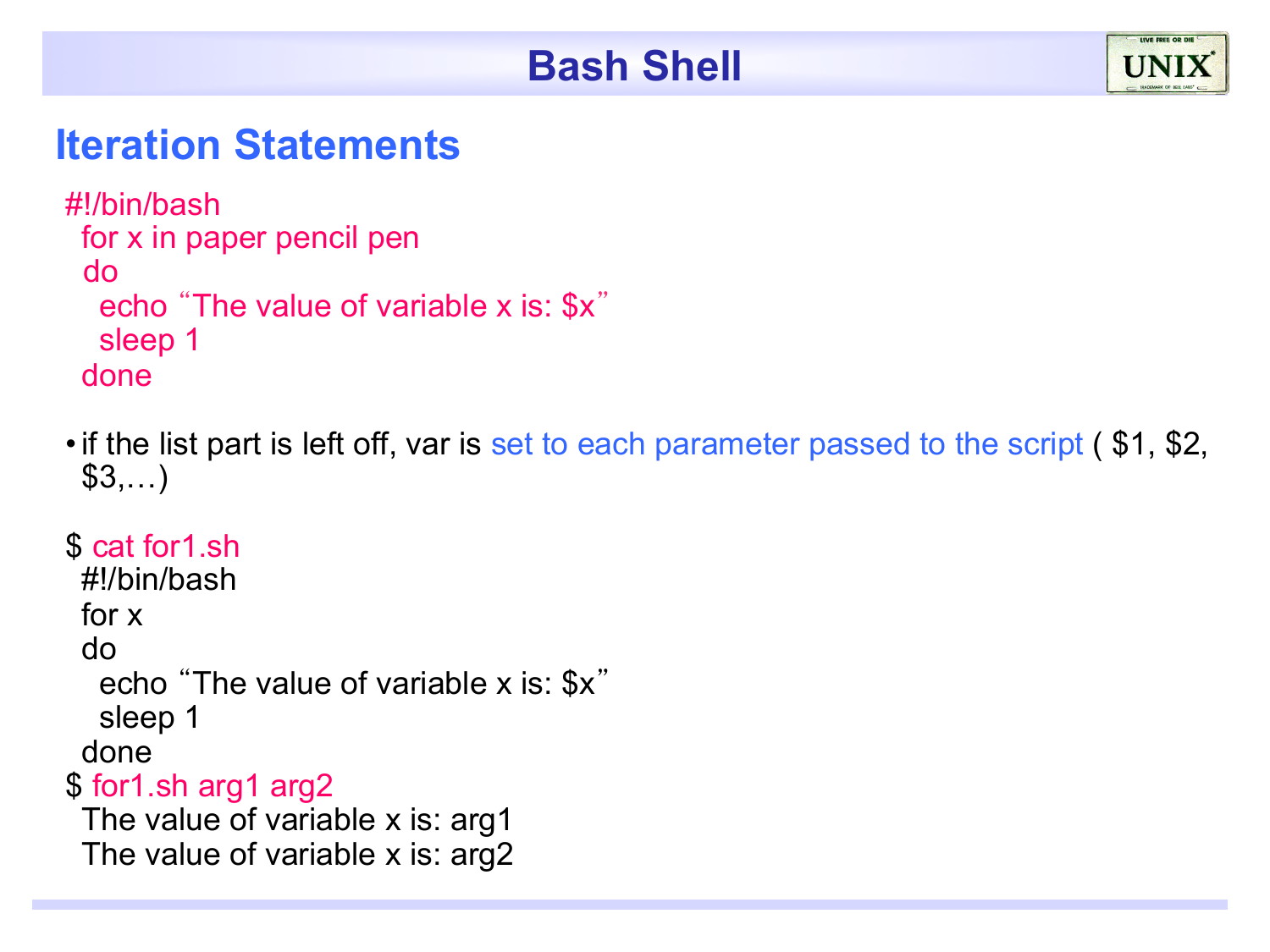#### **Example (old.sh)**

```
$ cat old.sh
#!/bin/bash 
# Move the command line arg files to old directory.
if \int $# -eq 0 ] #check for command line arguments
then 
  echo "Usage: $0 file …"
  exit 1 
fi 
if [] -d "$HOME/old" ]then 
  mkdir "$HOME/old"
fi 
echo The following files will be saved in the old directory: 
echo $* 
for file in $* #loop through all command line arguments
do 
  mv $file "$HOME/old/"
  chmod 400 "$HOME/old/$file"
done 
ls -l "$HOME/old"
```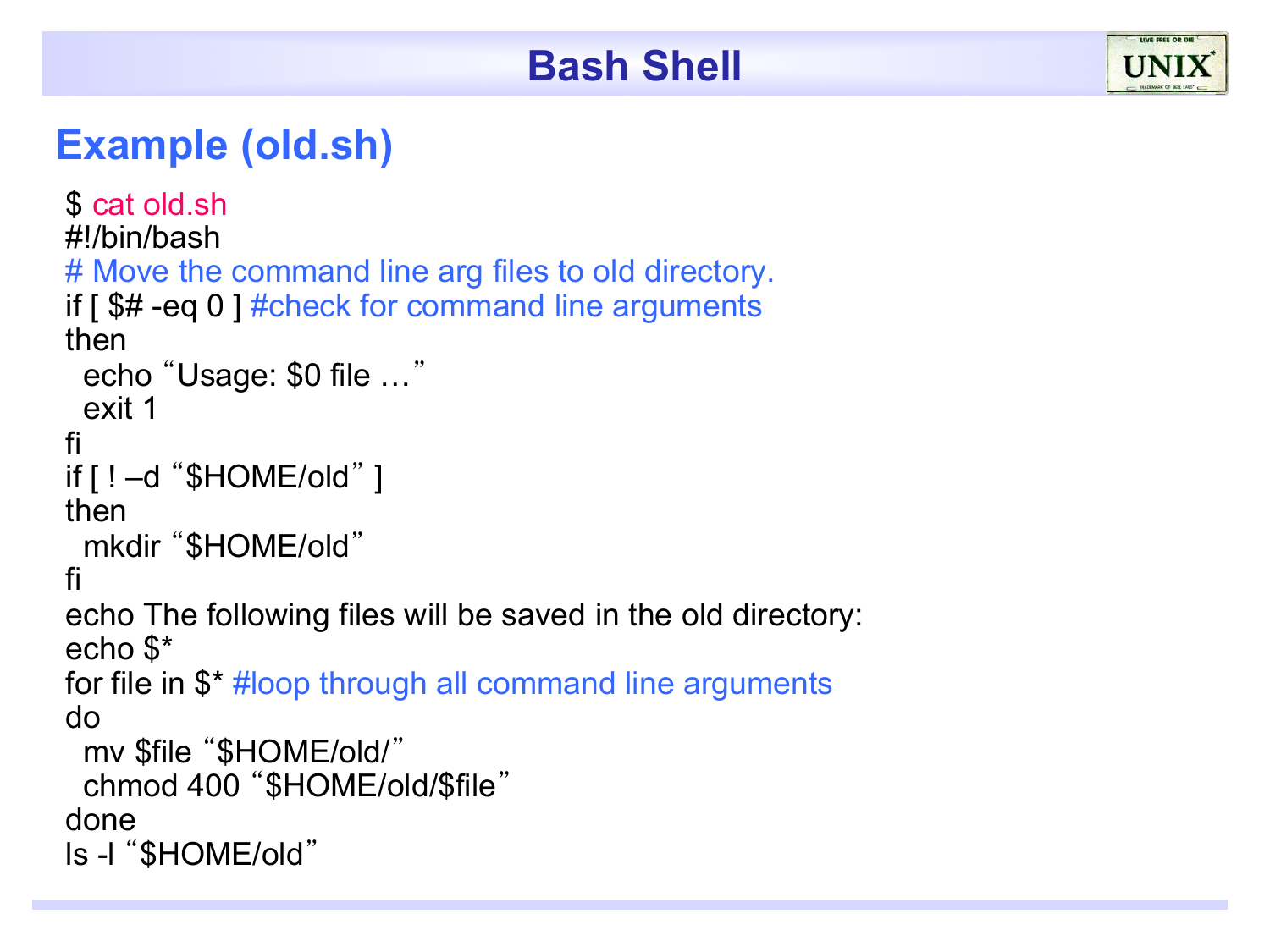#### **Example (args.sh)**

```
$ cat args.sh
#!/bin/bash 
# Invoke this script with several arguments: "one two three"
if [ ! -n "$1" ]; then 
 echo "Usage: $0 arg1 arg2 ..." ; exit 1 
fi 
echo ; index=1 ; 
echo "Listing args with \"\$*\":"
for arg in "$*" ; 
do 
 echo "Arg $index = $arg" 
 let "index+=1" \# increase variable index by one
done 
echo "Entire arg list seen as single word." 
echo ; index=1 ; 
echo "Listing args with \sqrt{\$Q\}':"
for arg in "\mathcal{F}\omega"; do
 echo "Arg $index = $arg" 
 let "index+=1" 
done 
echo "Arg list seen as separate words." ; exit 0
```
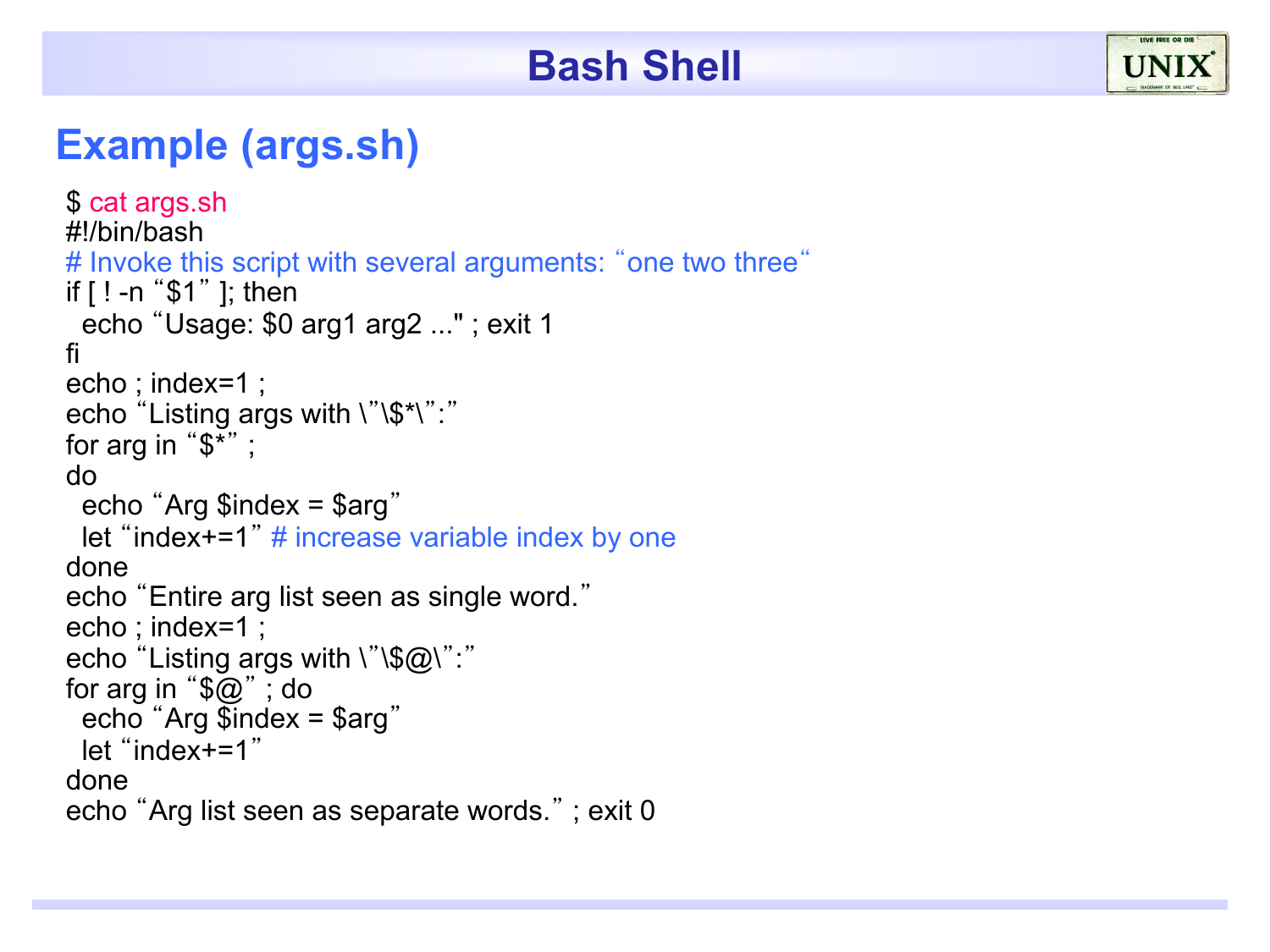#### **Using Arrays with Loops**

• In the bash shell, we may use arrays. The simplest way to create one is using one of the two subscripts:

pet[0]=dog pet[1]=cat pet[2]=fish pet=(dog cat fish)

• We may have up to 1024 elements. To extract a value, type \$ {arrayname [i] }

 $\$  echo  $\{pet[0]\}$ dog

• To extract all the elements, use an asterisk as:

```
echo ${arrayname[*]}
```
• We can combine arrays with loops using a for loop:

```
for x in \{arraynormal \}do 
           ... 
 done
```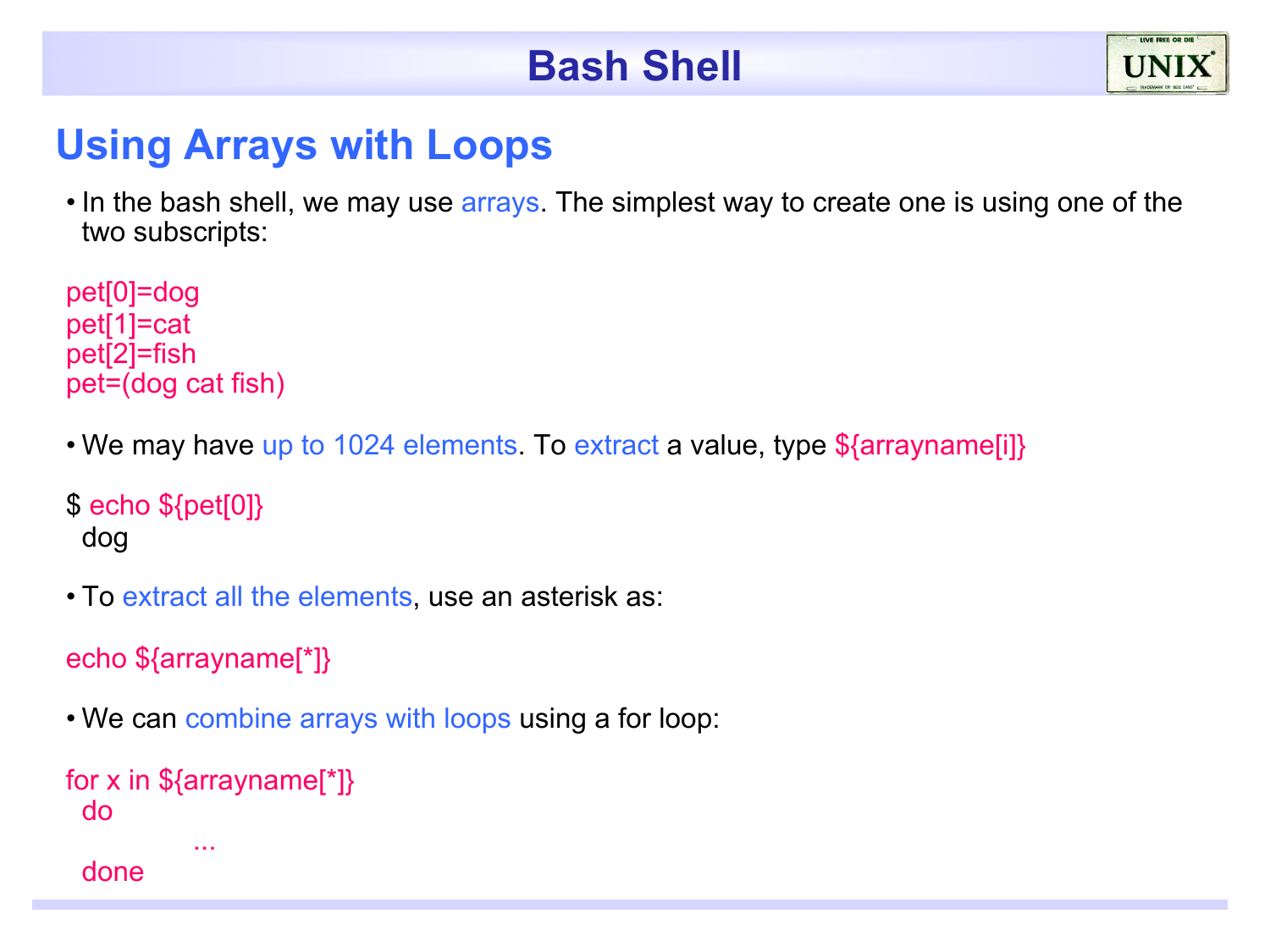#### **A C-like for loop**

• An alternative form of the for structure is

```
for (( EXPR1 ; EXPR2 ; EXPR3 )) 
 do 
          statements 
 done
```
•First, the arithmetic expression EXPR1 is evaluated. EXPR2 is then evaluated repeatedly until it evaluates to 0. Each time EXPR2 is evaluates to a non-zero value, statements are executed and EXPR3 is evaluated.

```
$ cat for2.sh 
 #!/bin/bash 
 echo –n "Enter a number: "; read x 
 let sum=0
 for (( i=1 ; $i<$x ; i=$i+1 )) ; do
  let "sum = ssum + Si"
 done 
 echo "the sum of the first $x numbers is: $sum"
```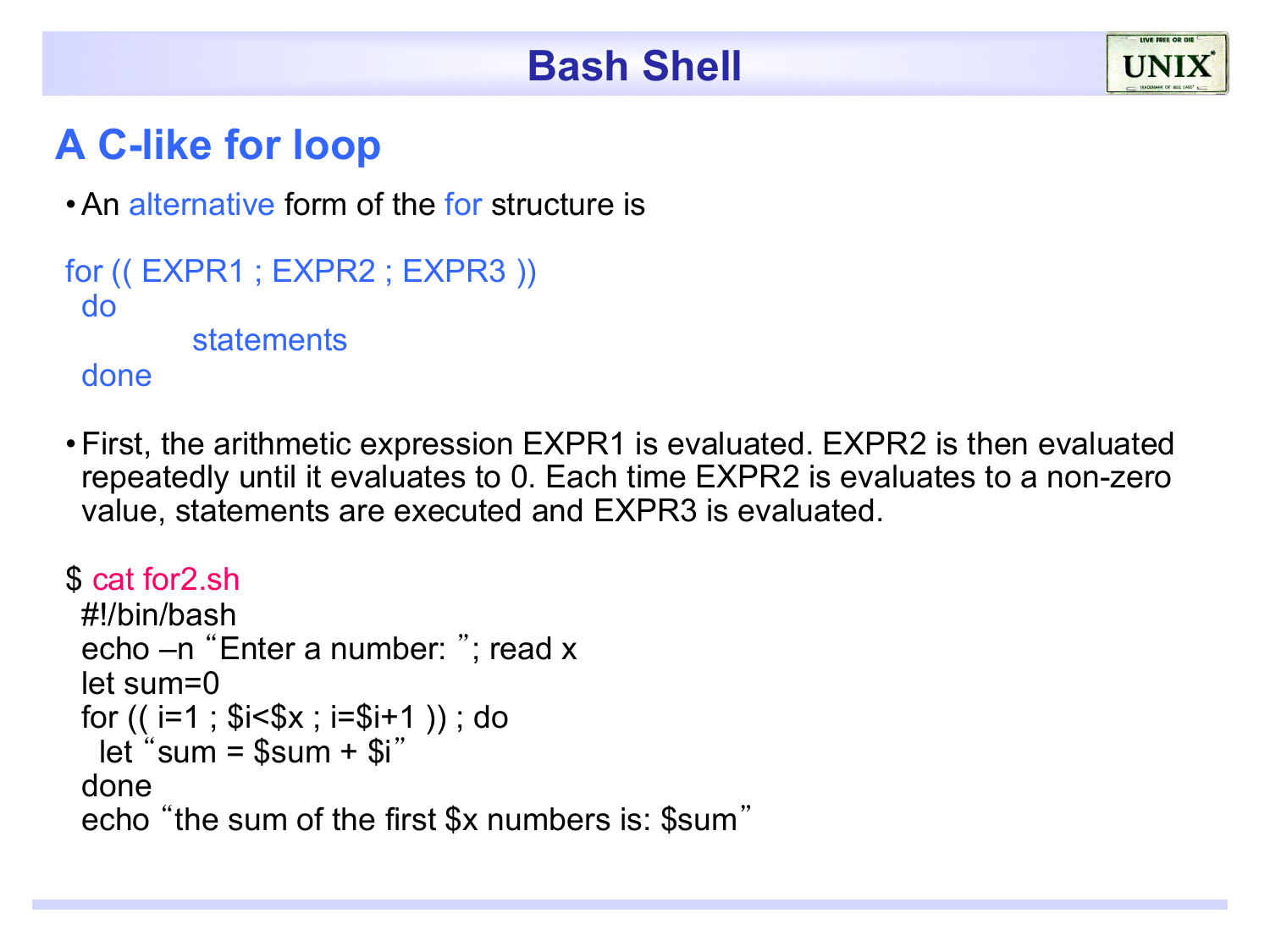## **Debugging**

•Bash provides two options which will give useful information for debugging

-x : displays each line of the script with variable substitution and before execution -v : displays each line of the script as typed before execution

• Usage:

#!/bin/bash –v or #!/bin/bash –x or #!/bin/bash –xv

```
$ cat for3.sh 
 #!/bin/bash –x 
  echo –n "Enter a number: "; read x 
 let sum=0
 for (( i=1 ; $i<\$x ; i=\$i+1 )); do
   let "sum = $sum + $i"
 done 
 echo "the sum of the first $x numbers is: $sum"
```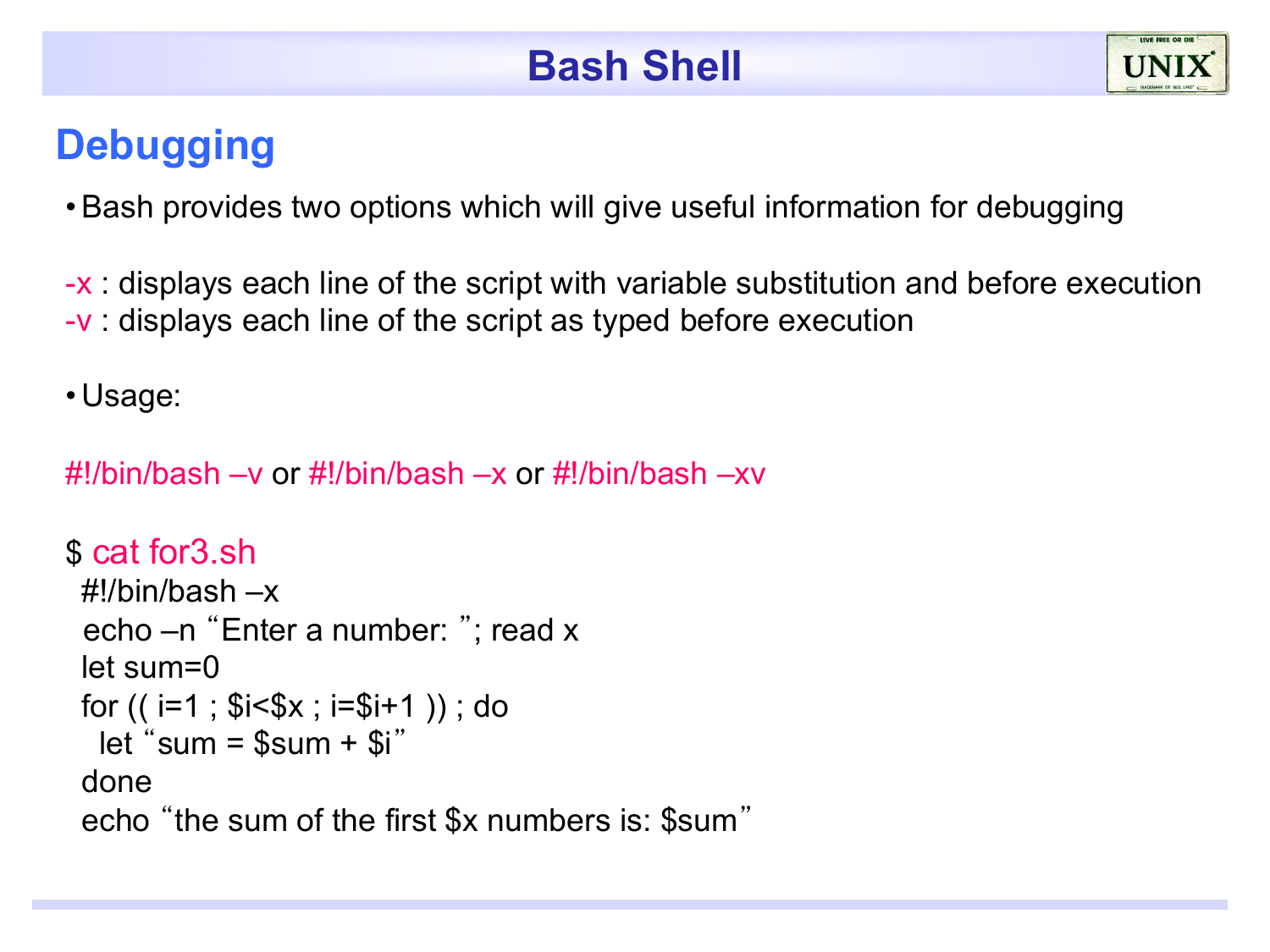## **Debugging**

```
$ for3.sh
+ echo –n 'Enter a number: '
Enter a number: + read x 
3
+ let sum=0 
+ (( i=0 ))
+ (( 0 < = 3 ))
+ let 'sum = 0 + 0'+ (( i=0+1) )+ (( 1 < = 3 )+ let 'sum = 0 + 1'
+ (( i=1+1) )+ (( 2 < = 3 )+ let 'sum = 1 + 2'
+ (( i=2+1) )+ (( 3 = 3 ))
+ let 'sum = 3 + 3'
+ (( i=3+1) )+ (( 4 < = 3 ))
+ echo 'the sum of the first 3 numbers is: 6'
the sum of the first 3 numbers is: 6
```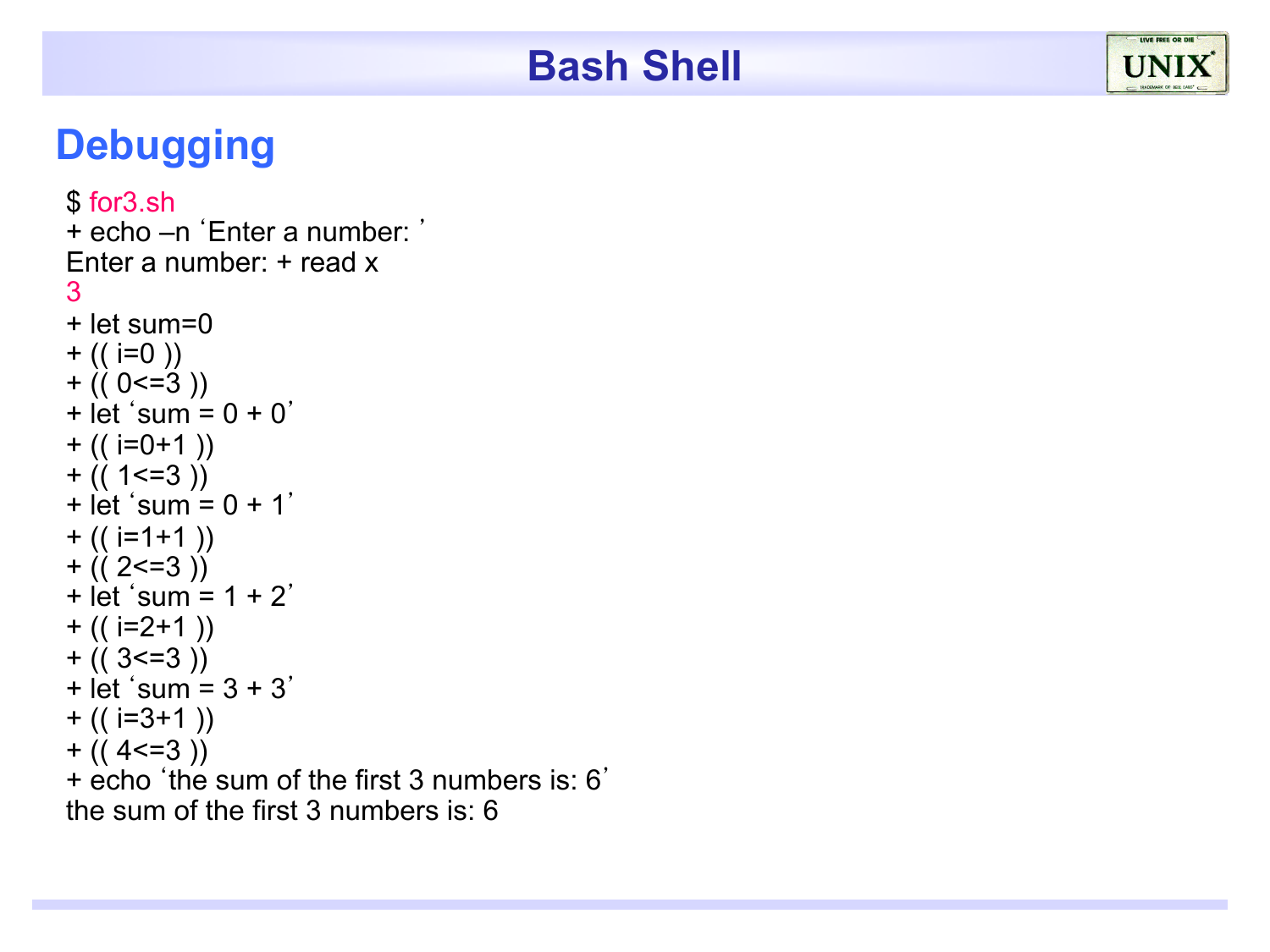#### **While Statements**

• The while structure is a looping structure. Used to execute a set of commands while a specified condition is true. The loop terminates as soon as the condition becomes false. If condition never becomes false, loop will never exit.

```
while expression 
 do 
         statements
 done
$ cat while.sh
```

```
#!/bin/bash 
echo –n "Enter a number: "; read x 
let sum=0; let i=1
while \lceil $i –le $x \rceil; do
 let "sum = sum + si"
         i=Si+1done 
 echo "the sum of the first $x numbers is: $sum"
```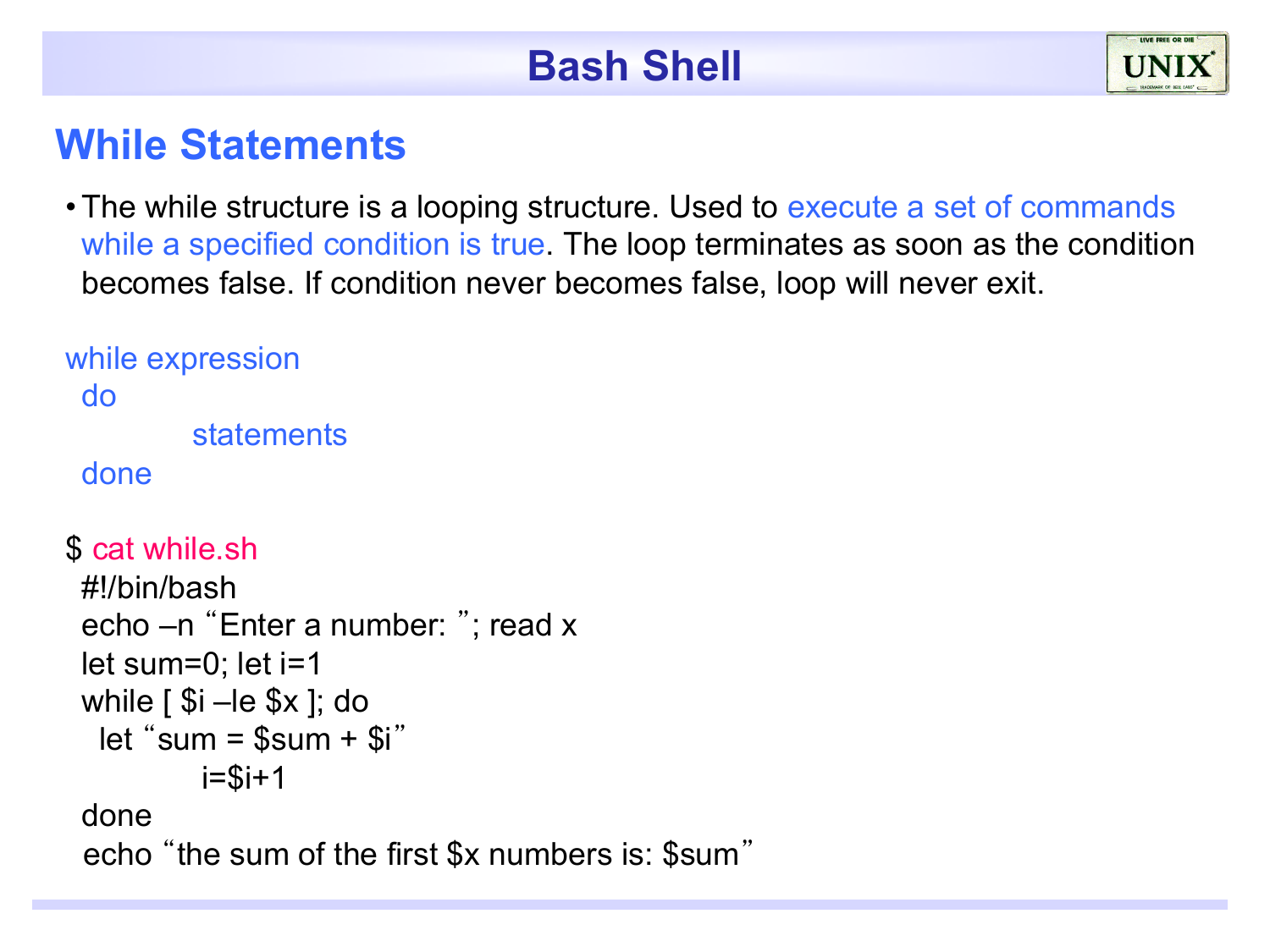#### **Menu**

```
$ cat menu.sh
#!/bin/bash 
 clear ; loop=y 
 while [ "$loop" = y ];
 do 
   echo "Menu"; echo "===="
   echo "D: print the date"
   echo "W: print the users who are currently log on."
   echo "P: print the working directory"
   echo "Q: quit."
   echo 
  read –s choice \# silent mode: no echo to terminal
   case $choice in 
          D | d) date ;;
          W | w) who ;;
          P | p) pwd ;;
          Q | q) loop=n ;;
          *) echo "Illegal choice." ;; 
   esac 
   echo 
 done
```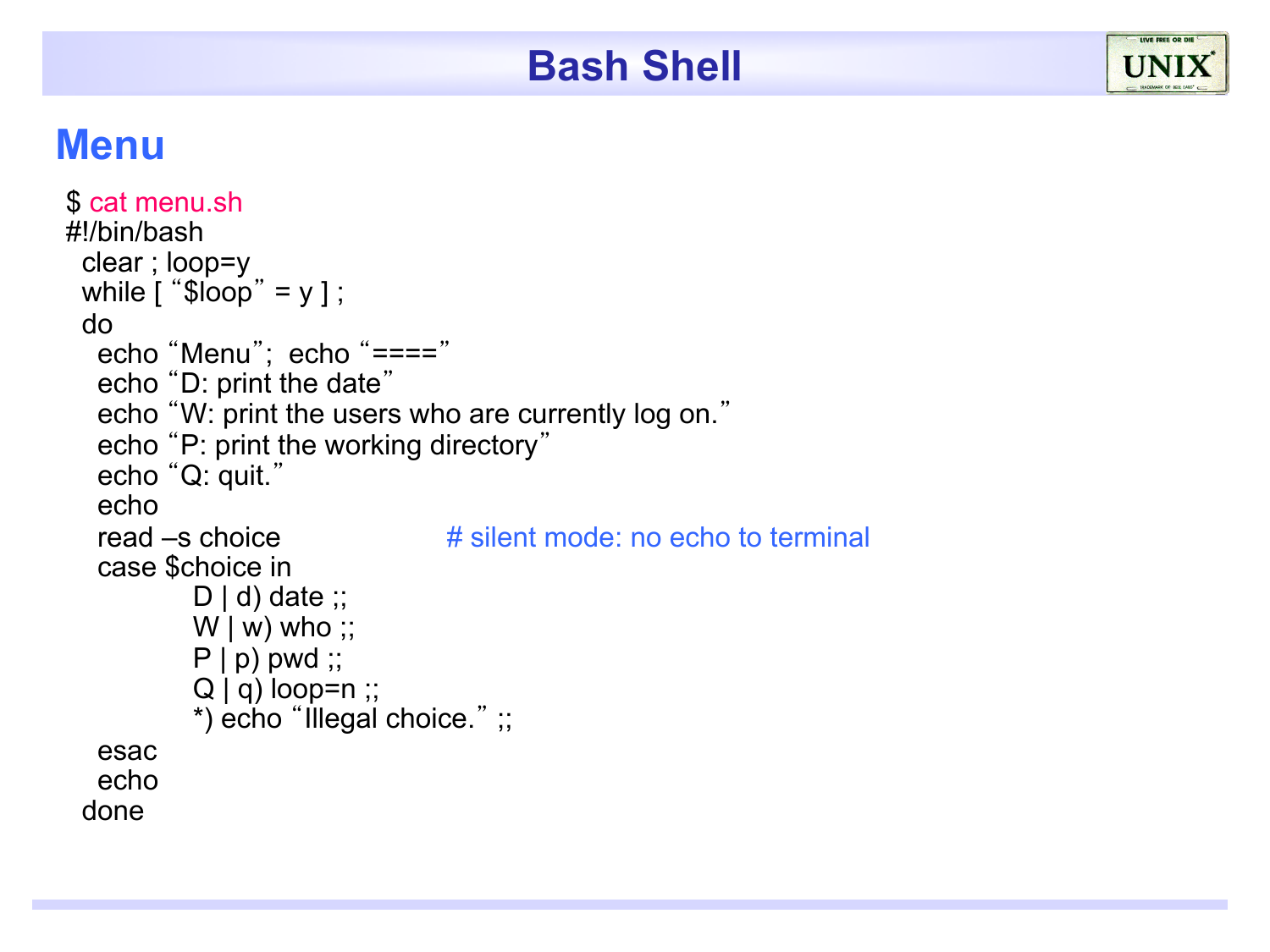#### **Find a Pattern and Edit**

```
$ cat grepedit.sh
#!/bin/bash 
# Edit argument files $2 ..., that contain pattern $1 
if [ $# -le 1 ]
then 
  echo "Usage: $0 pattern file …" ; exit 1 
else 
 pattern=$1 # Save original $1
 shift \# shift the positional parameter to the left by 1
 while \lceil $# -gt 0 ] \qquad # New $1 is first filename
  do 
   grep "$pattern" $1 > /dev/null 
  if \lceil $? -eq 0 ]; then \# If grep found pattern
   vi $1 # then vi the file
   fi 
   shift 
  done 
fi 
$ grepedit.sh while \sim
```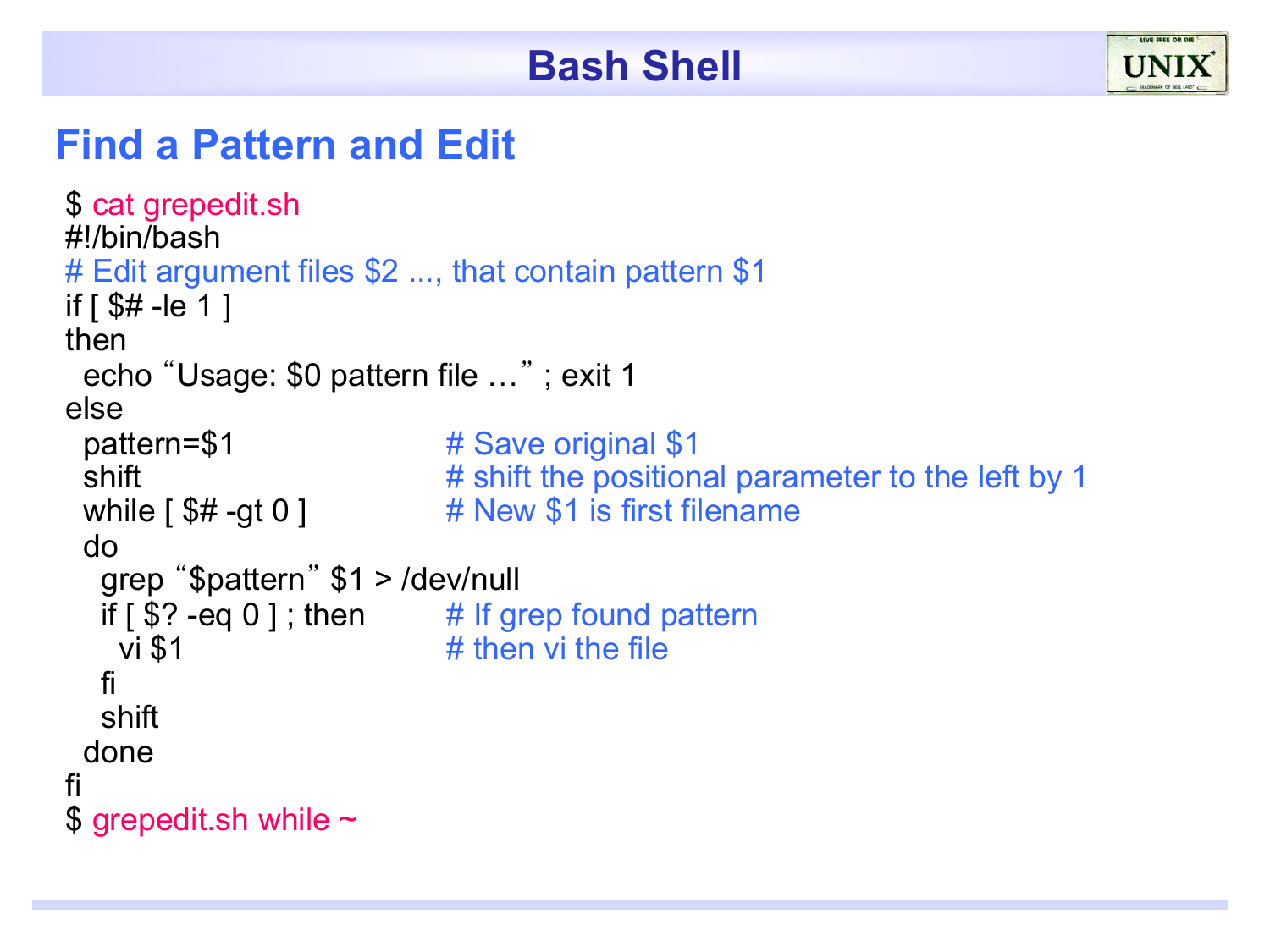#### **Continue Statements**

•The continue command causes a jump to the next iteration of the loop, skipping all the remaining commands in that particular loop cycle.

#### \$ cat continue.sh

```
#!/bin/bash 
 LIMIT=19echo 
 echo "Printing Numbers 1 through 20 (but not 3 and 11)"
 a=0while [ $a -le "$LIMIT" ]; do 
  a = \$((\$a+1)) if [ "$a" -eq 3 ] || [ "$a" -eq 11 ] 
   then 
         continue 
   fi 
   echo -n "$a " 
 done
```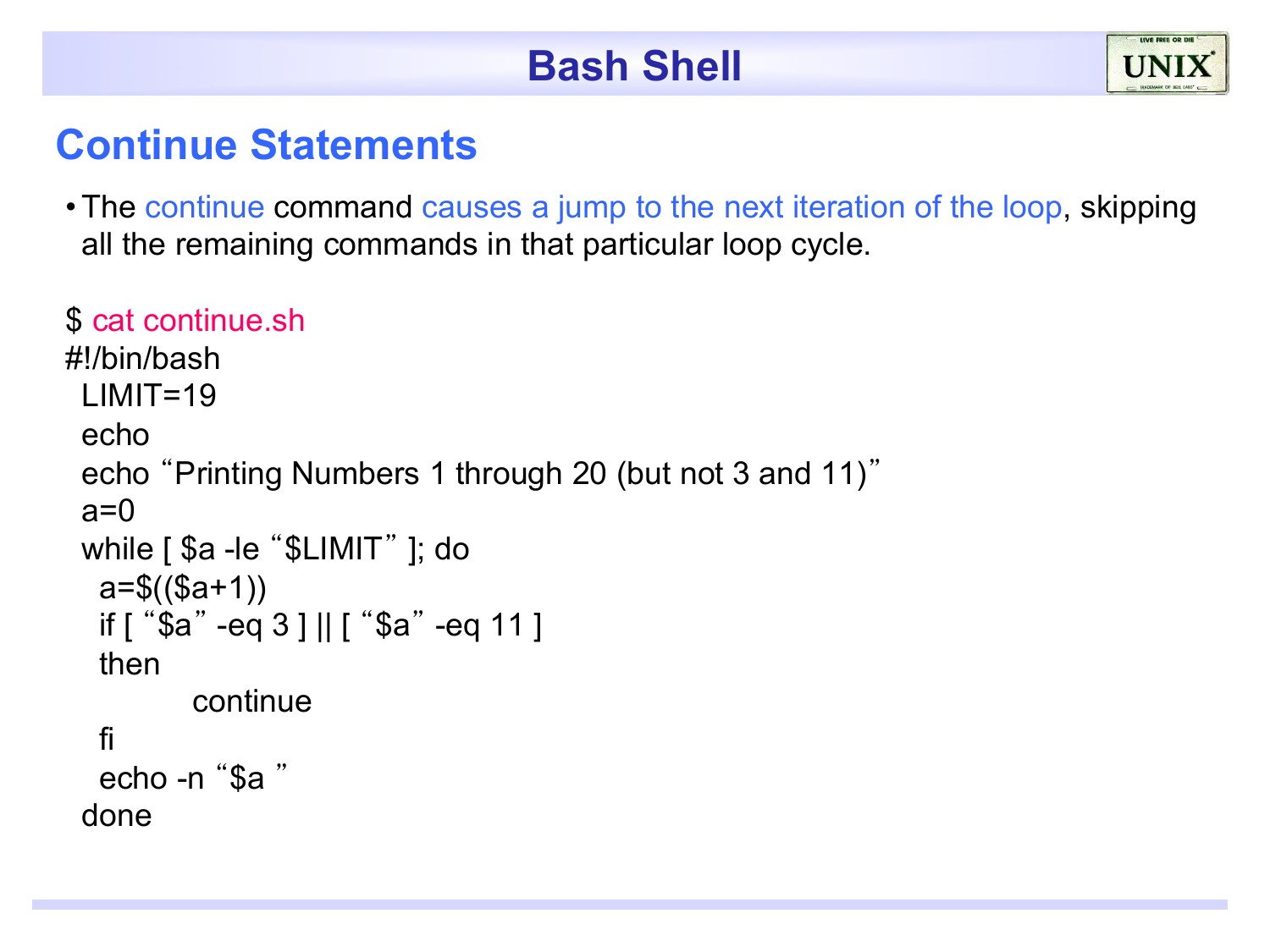#### **Break Statements**

• The break command terminates the loop (breaks out of it).

```
$ cat break.sh
#!/bin/bash 
 LIMIT=19echo 
 echo "Printing Numbers 1 through 20, but something happens after 2 … "
 a=0while [ $a -le "$LIMIT" ]
 do 
  a=$(\$a+1)) if [ "$a" -gt 2 ] 
   then 
     break 
   fi 
   echo -n "$a " 
  done 
  echo; echo; echo 
  exit 0
```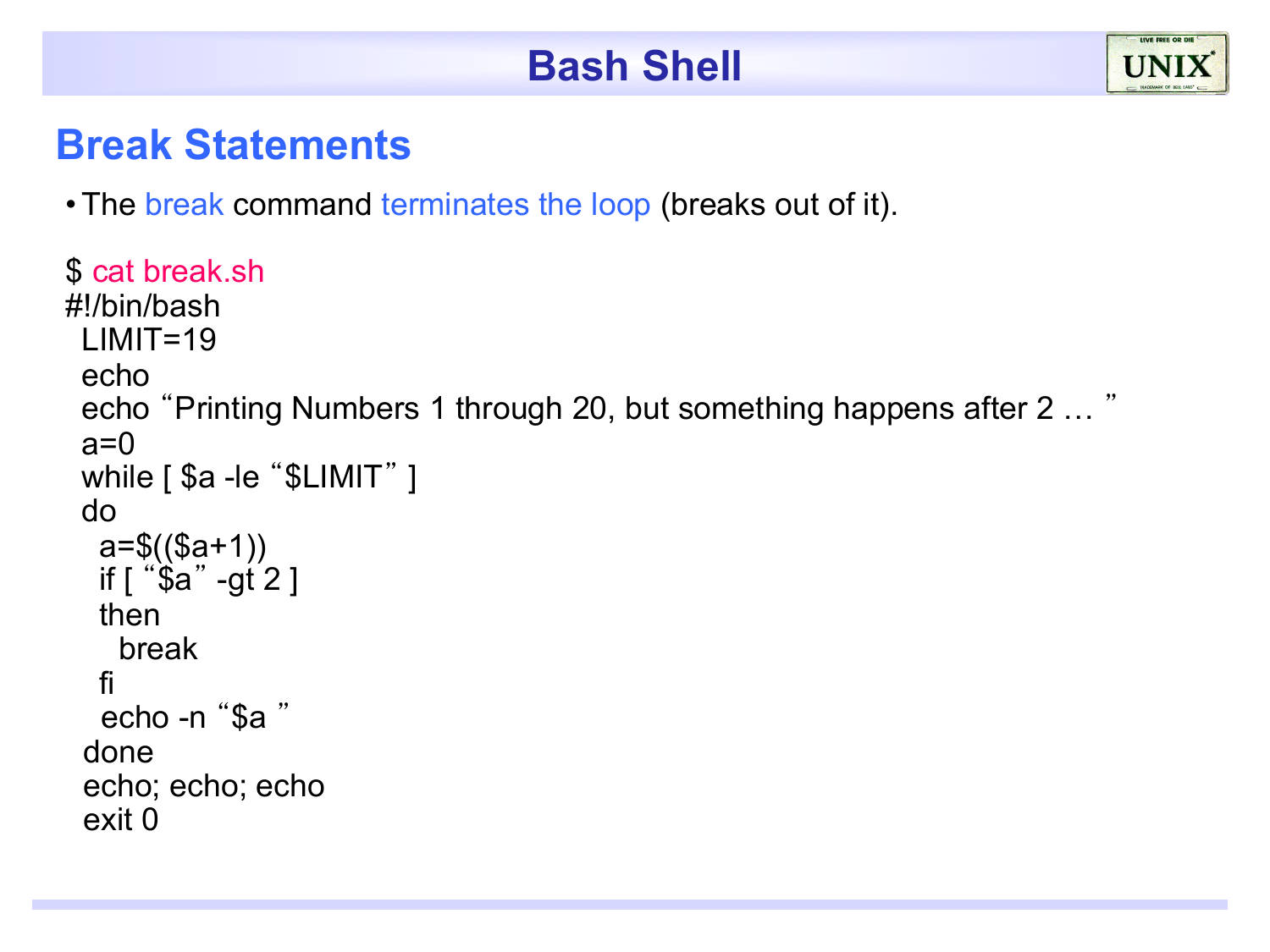#### **Until Statements**

• The until structure is very similar to the while structure. The until structure loops until the condition is true. So basically it is "until this condition is true, do this".

```
until [expression] 
 do 
         statements 
 done
```

```
$ cat countdown.sh
```

```
#!/bin/bash 
 echo "Enter a number: "; read x 
 echo ; echo Count Down 
 until [ "$x" -le 0 ]; do 
   echo $x 
  x=$(($x-1)) sleep 1 
  done 
echo ; echo GO !
```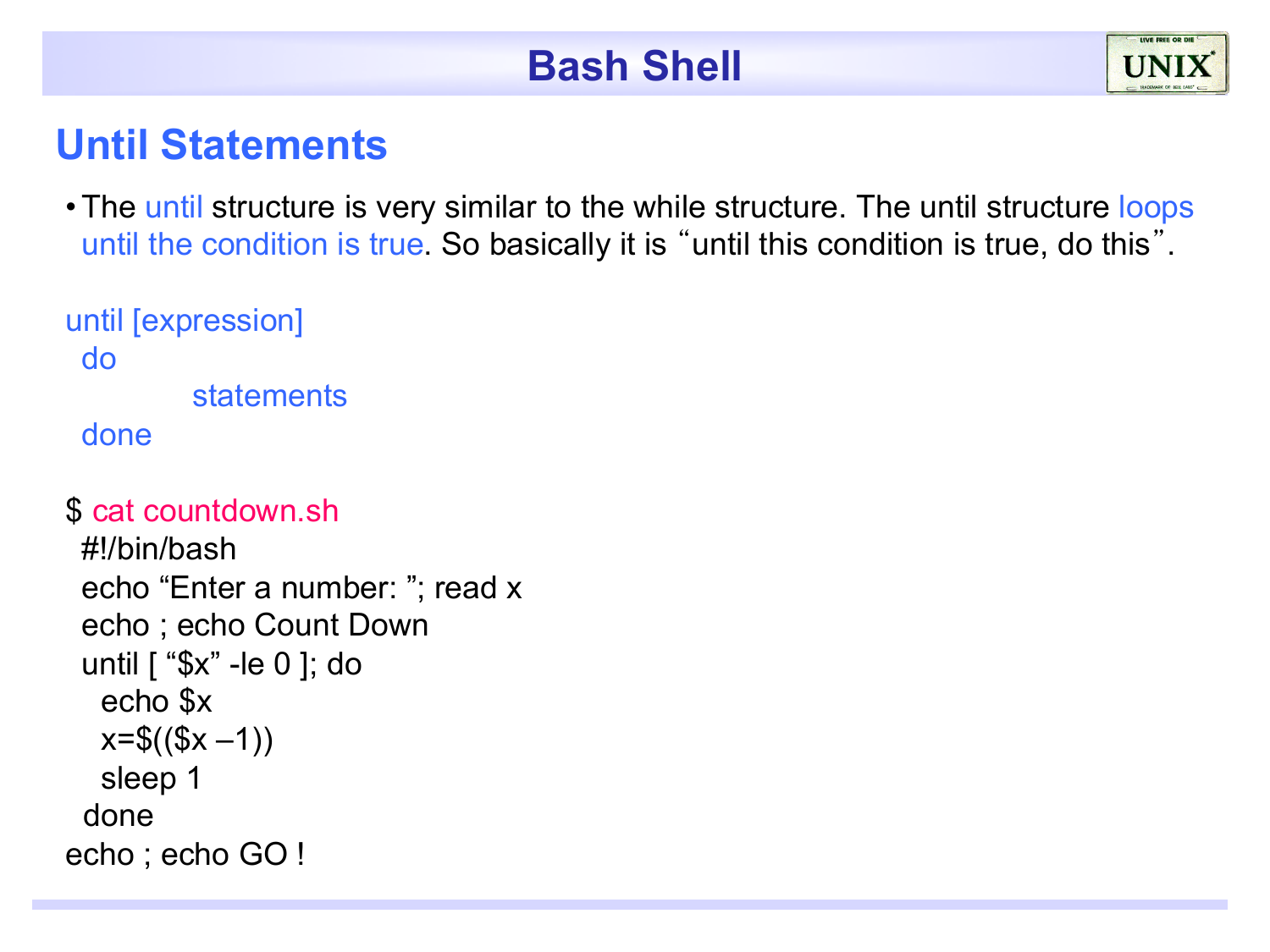

#### **Manipulating Strings**

• Bash supports a number of string manipulation operations.

\${#string} gives the string length \${string:position} extracts sub-string from \$string at \$position \${string:position:length} extracts \$length characters of sub-string from \$string at \$position

#### •Example

```
$ st=0123456789 
$ echo ${#st}
 10 
$ echo ${st:6} 
 6789 
$ echo ${st:6:2} 
 67
```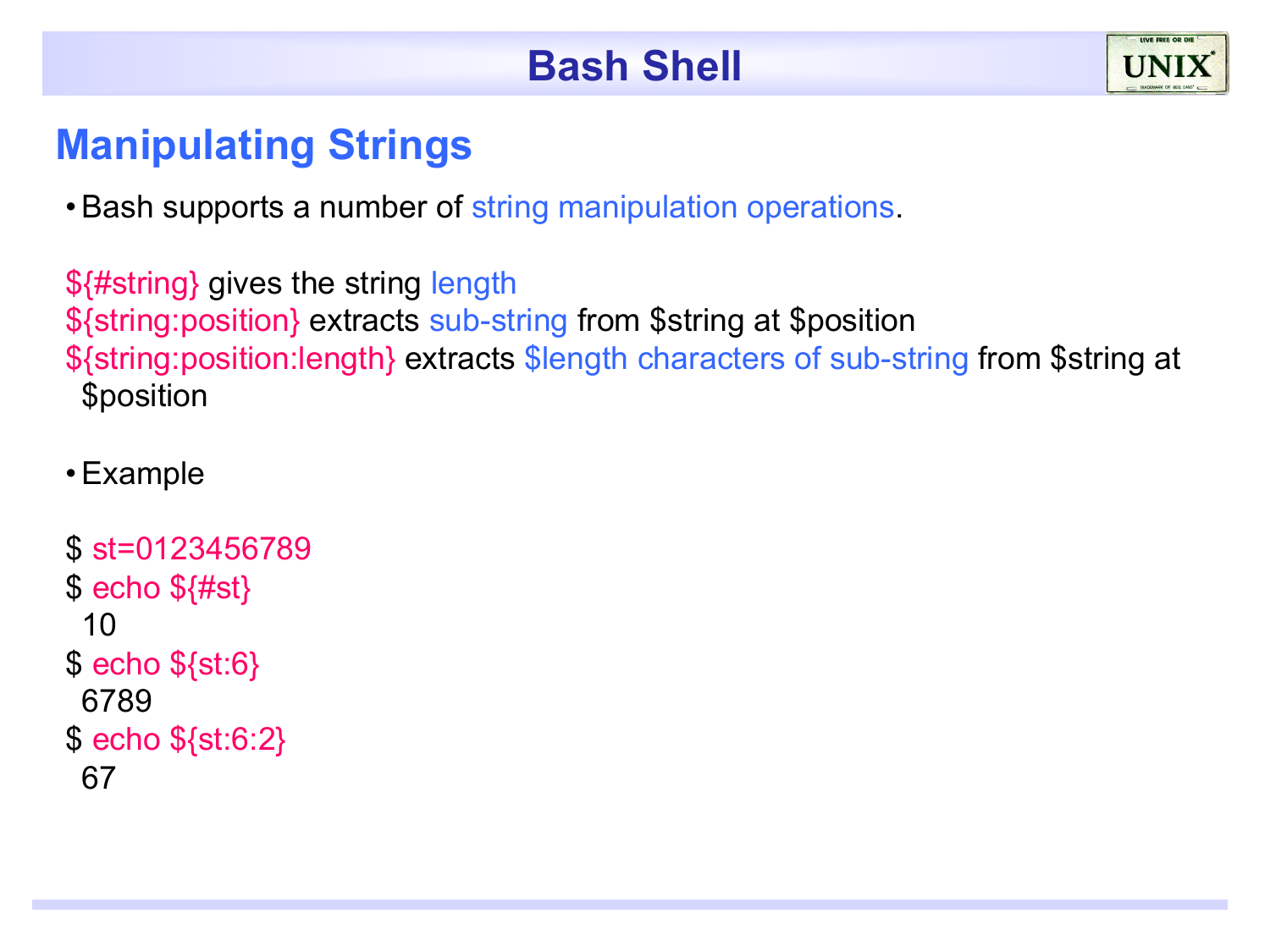#### **Parameter Substitution**

• Manipulating and/or expanding variables

\${parameter-default}, if parameter not set, use default.

```
$ echo ${username-`whoami`} 
 alice 
$ username=bob
$ echo ${username-`whoami`} 
 bob
```
\${parameter=default}, if parameter not set, set it to default.

```
$ unset username
$ echo ${username=`whoami`} 
$ echo $username 
 alice
```
\${parameter+value}, if parameter set, use value, else use null string.

```
$ echo ${username+bob} 
 bob
```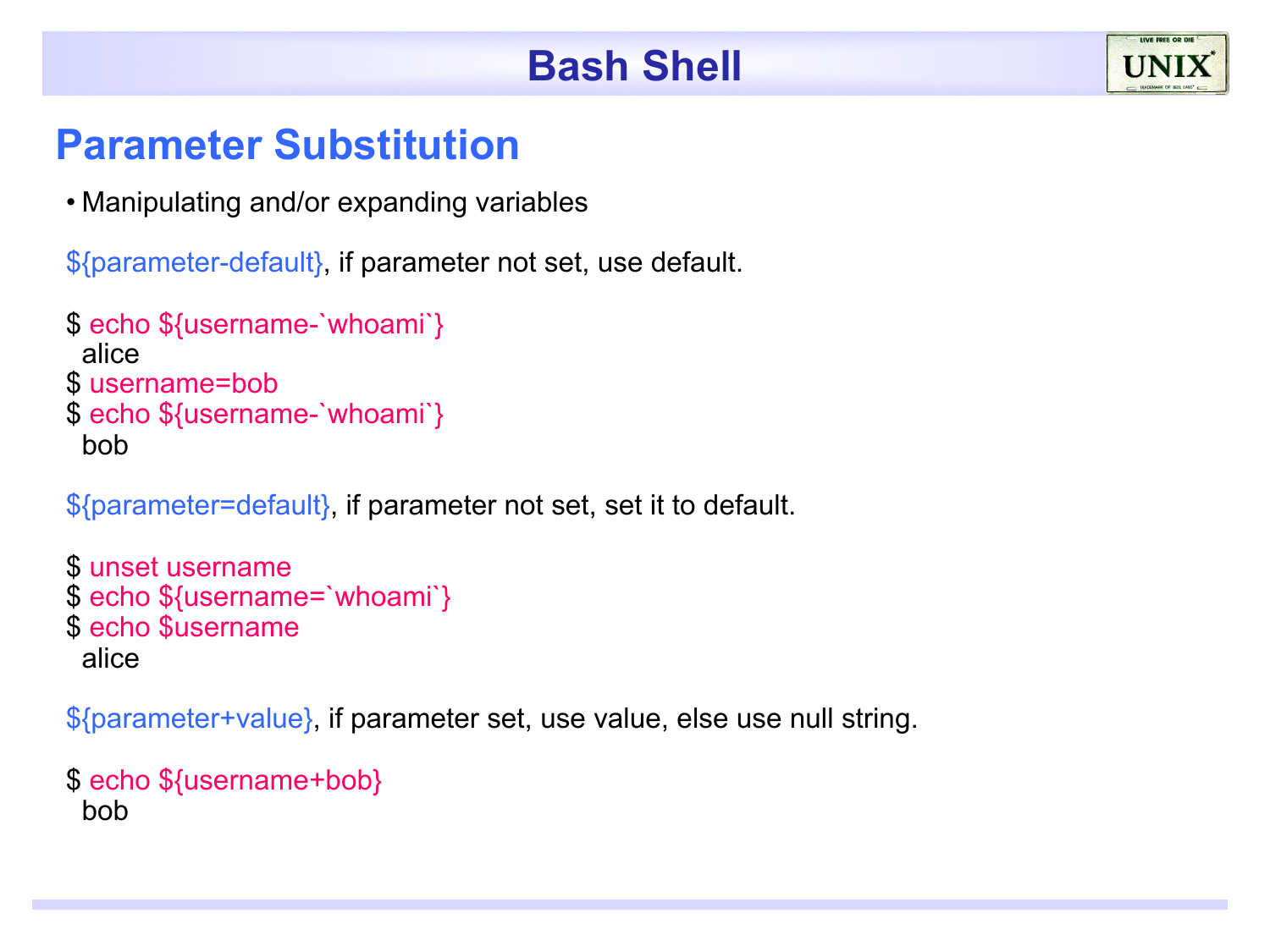#### **Parameter Substitution**

\${parameter?msg}, if parameter set, use it, else print msg

```
$ value=${total?'total is not set'} 
 total: total is not set 
$ total=10
$ value=${total?'total is not set'}
$ echo $value
 10
```
#### Example

```
#!/bin/bash 
OUTFILE=symlinks.list # save file
directory=${1-`pwd`} 
for file in "$( find $directory -type l )" 
                                     # -type l == symbolic links 
do 
  echo "$file" 
done | sort >> "$HOME/$OUTFILE" 
exit 0
```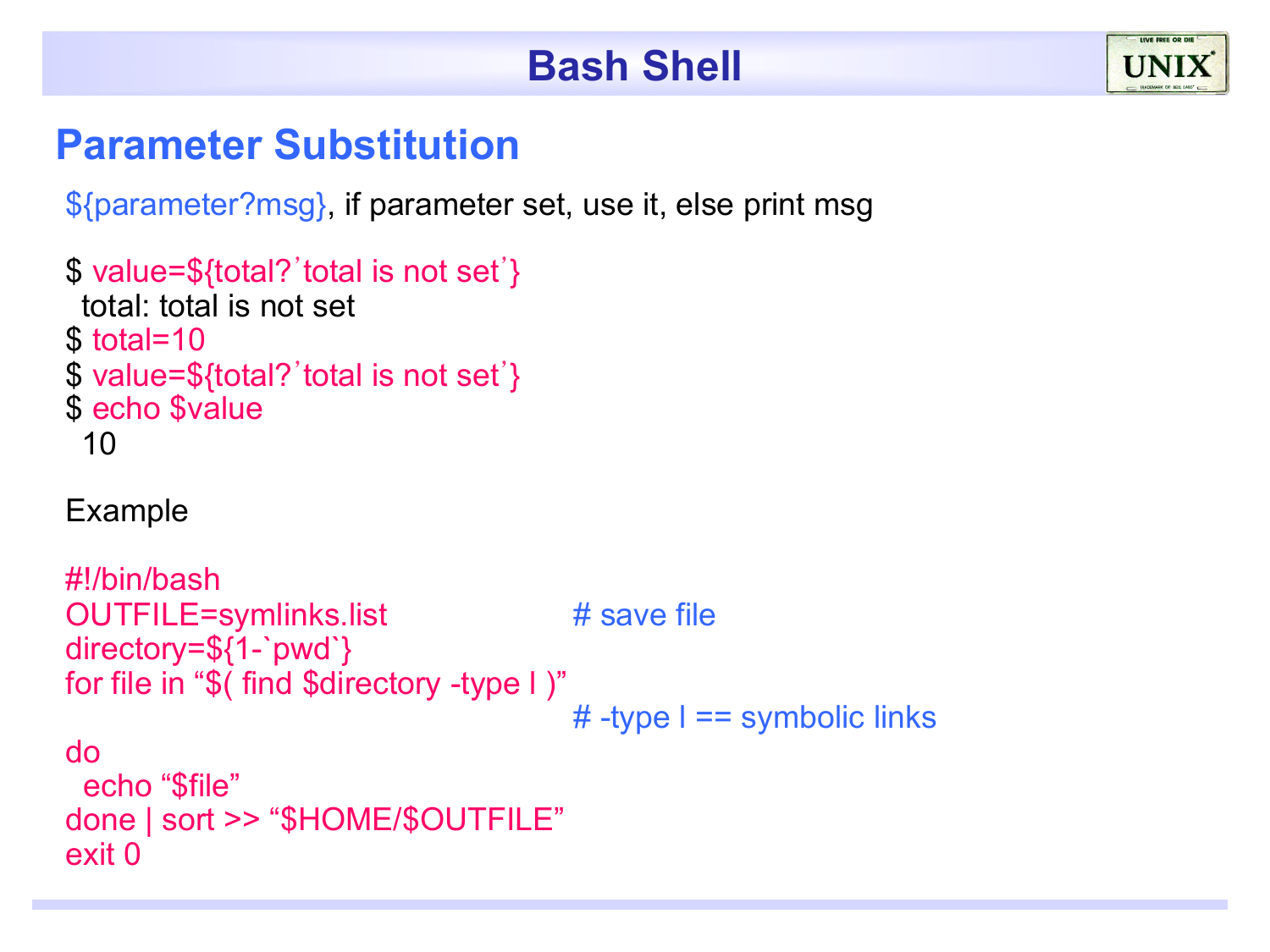#### **Functions**

•Functions make scripts easier to maintain. Basically it breaks up the program into smaller pieces. A function performs an action defined by you, and it can return a value if you wish.

```
#!/bin/bash 
 hello() 
 { 
 echo "You are in function hello()"
 }
```

```
echo "Calling function hello()…"
hello 
echo "You are now out of function hello()"
```
•In the above, we called the hello() function by name by using the line: hello . When this line is executed, bash searches the script for the line hello(). It finds it right at the top, and executes its contents.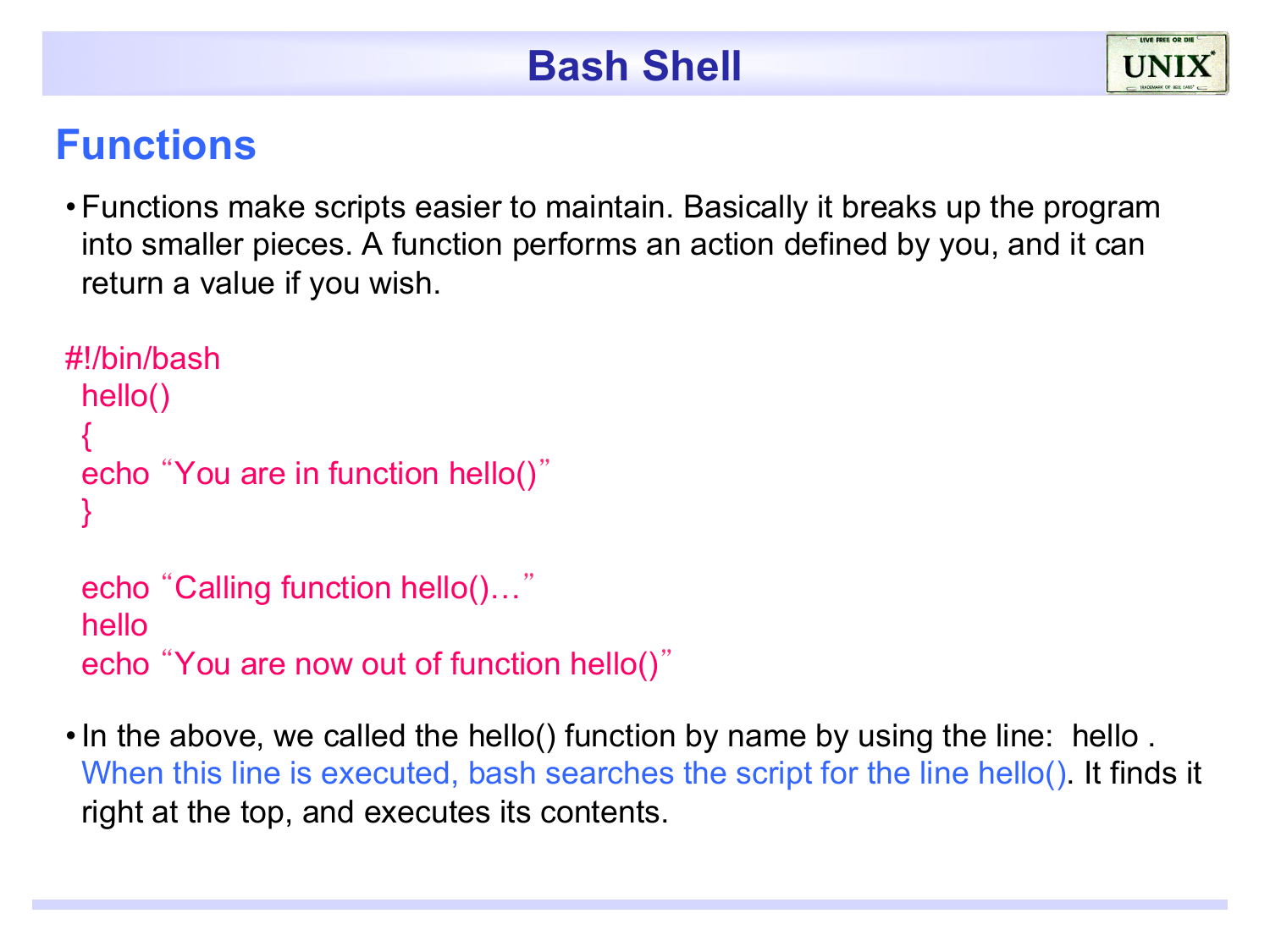#### **Functions**

```
$ cat function.sh
#!/bin/bash 
function check() { 
if [ -e "/home/$1" ] 
then 
  return 0 
else 
  return 1 
fi 
} 
echo "Enter the name of the file: " ; read x 
if check $x 
then 
  echo "$x exists !" 
else 
  echo "$x does not exists !" 
fi.
```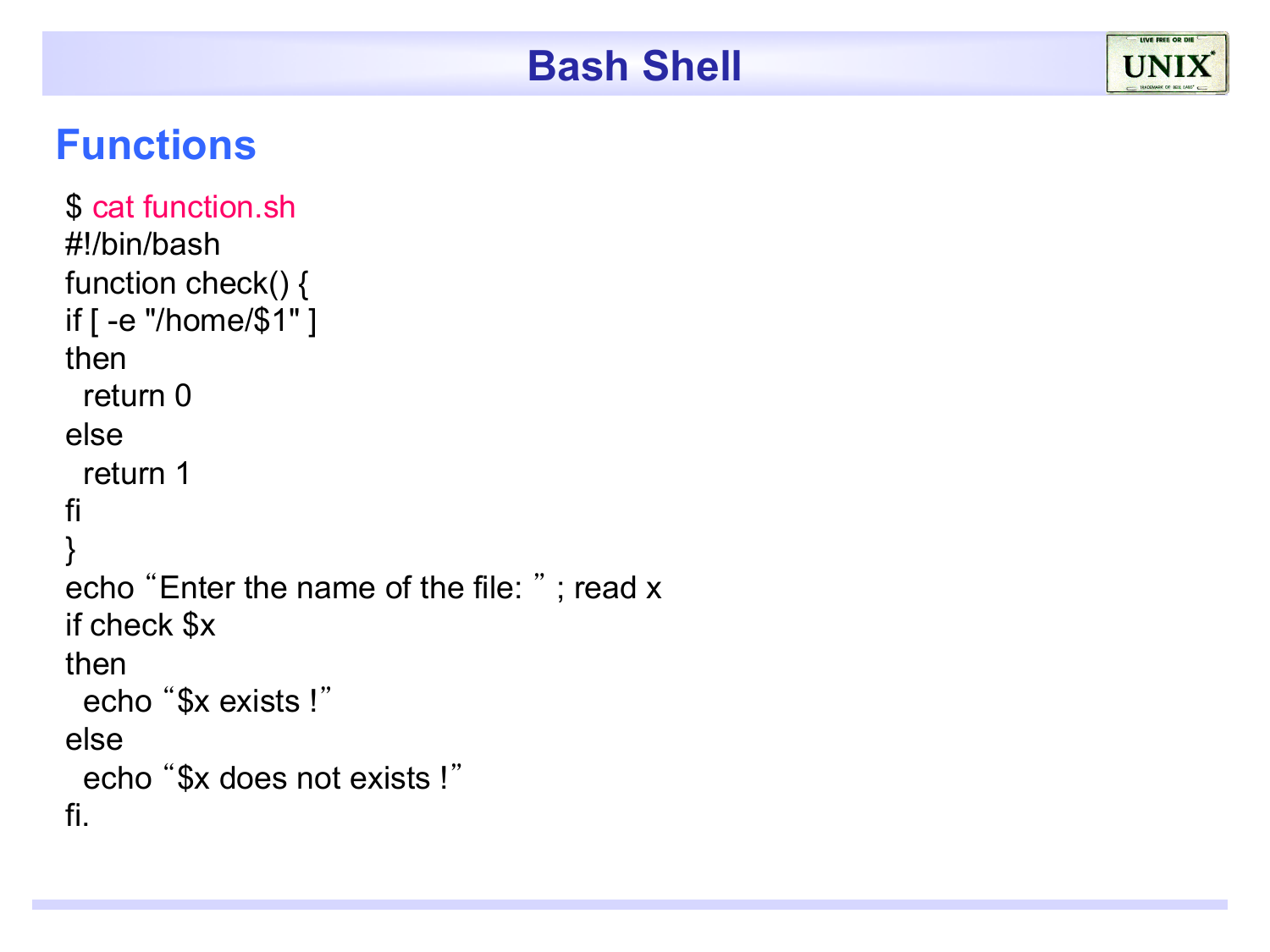

#### **Example: Picking a random card from a deck**

#!/bin/bash # Count how many elements.

Suites="Clubs Diamonds Hearts Spades" Denominations="2 3 4 5 6 7 8 9 10 Jack Queen King Ace"

# Read into array variable. suite=(\$Suites) denomination=(\$Denominations)

# Count how many elements. num\_suites=\${#suite[\*]} num\_denominations=\${#denomination[\*]} echo -n "\${denomination[\$((RANDOM%num\_denominations))]} of " echo \${suite[\$((RANDOM%num\_suites))]} exit 0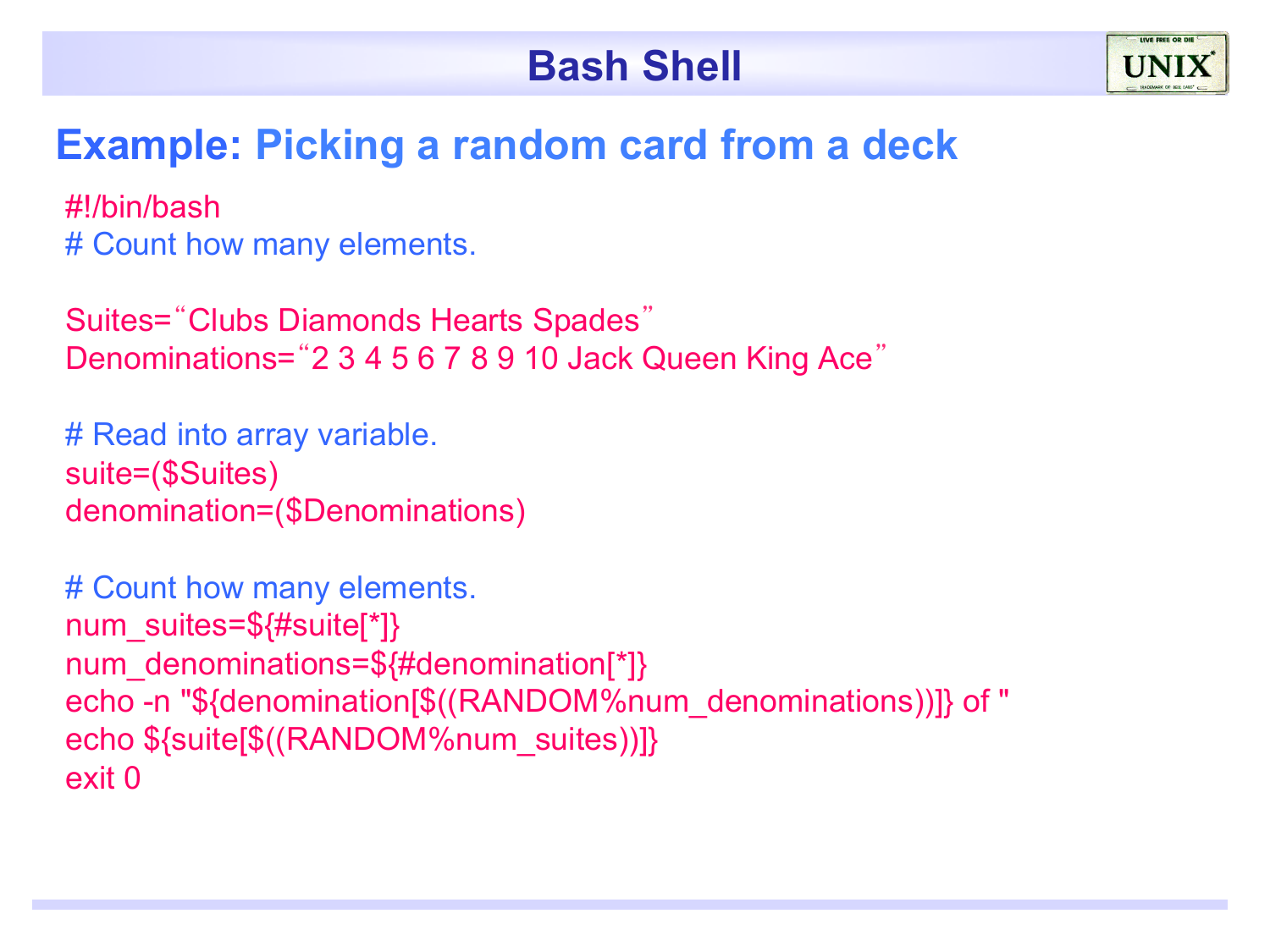

#### **Example: Changes all filenames to lowercase**

```
#!/bin/bash 
for filename in * 
                              # Traverse all files in directory. 
do 
                              # Get the file name without the path. 
 fname=`basename $filename` 
                              # Change name to lowercase.
  n=`echo $fname | tr A-Z a-z` 
 if [ "$fname" != "$n" ]
                              # Rename only files not already lowercase. 
  then 
   mv $fname $n 
  fi 
done 
exit 0
```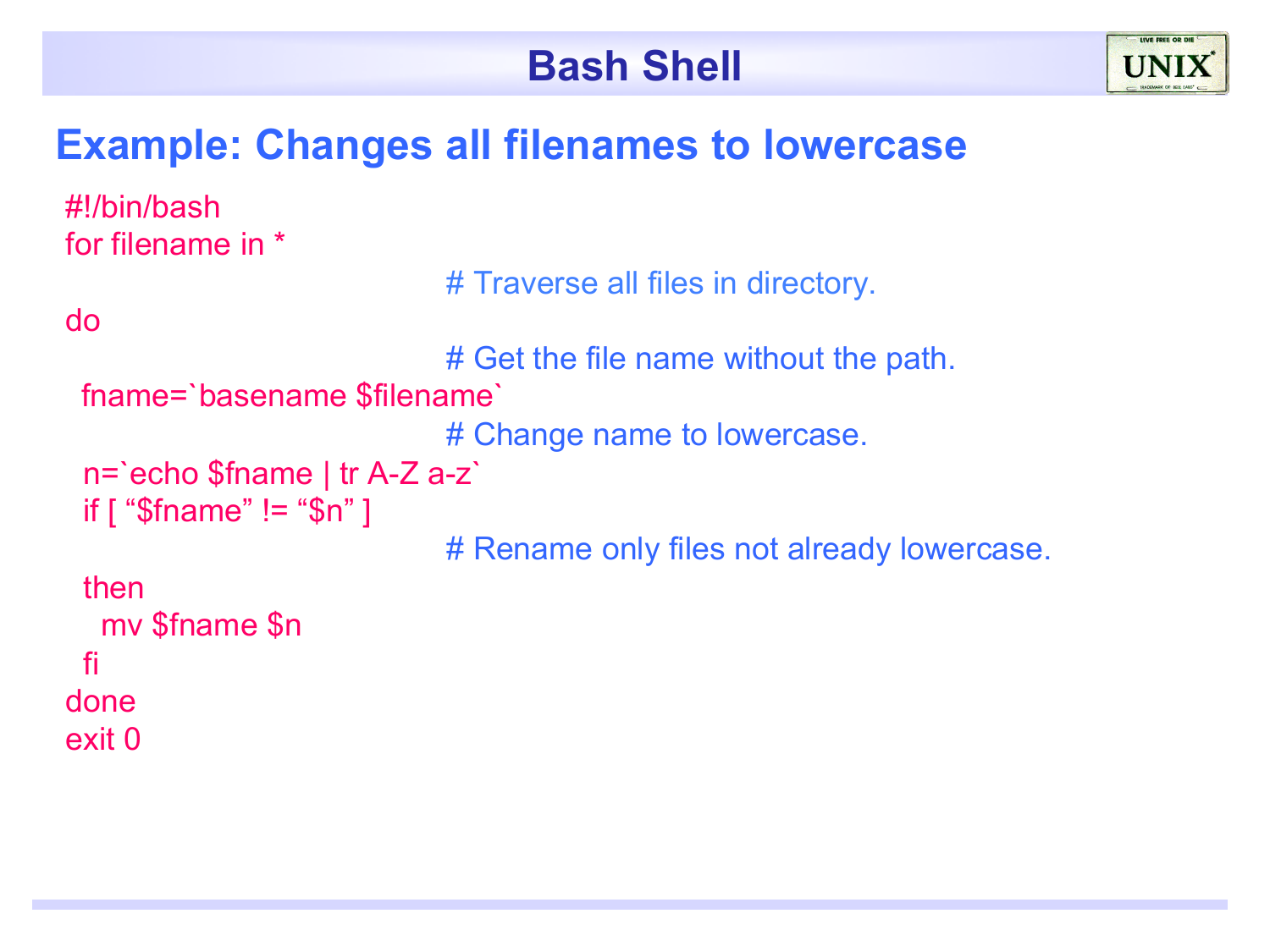

#### **Example: Compare two files with a script**

```
#!/bin/bash 
ARGS=2 \# Two args to script expected.if [ $# -ne "$ARGS" ]; then 
  echo "Usage: `basename $0` file1 file2" ; exit 1 
fi 
if [[ ! -r "$1" || ! -r "$2" ]] ; then 
  echo "Both files must exist and be readable." ; exit 2 
fi 
                            # /dev/null buries the output of the "cmp" command. 
cmp $1 $2 &> /dev/null 
                            # Also works with 'diff', i.e., diff $1 $2 &> /dev/null 
if [ $? -eq 0 ] \qquad # Test exit status of "cmp" command.
then 
 echo "File \"$1\" is identical to file \"$2\"."
else 
 echo "File \"$1\" differs from file \"$2\"."
fi 
exit 0
```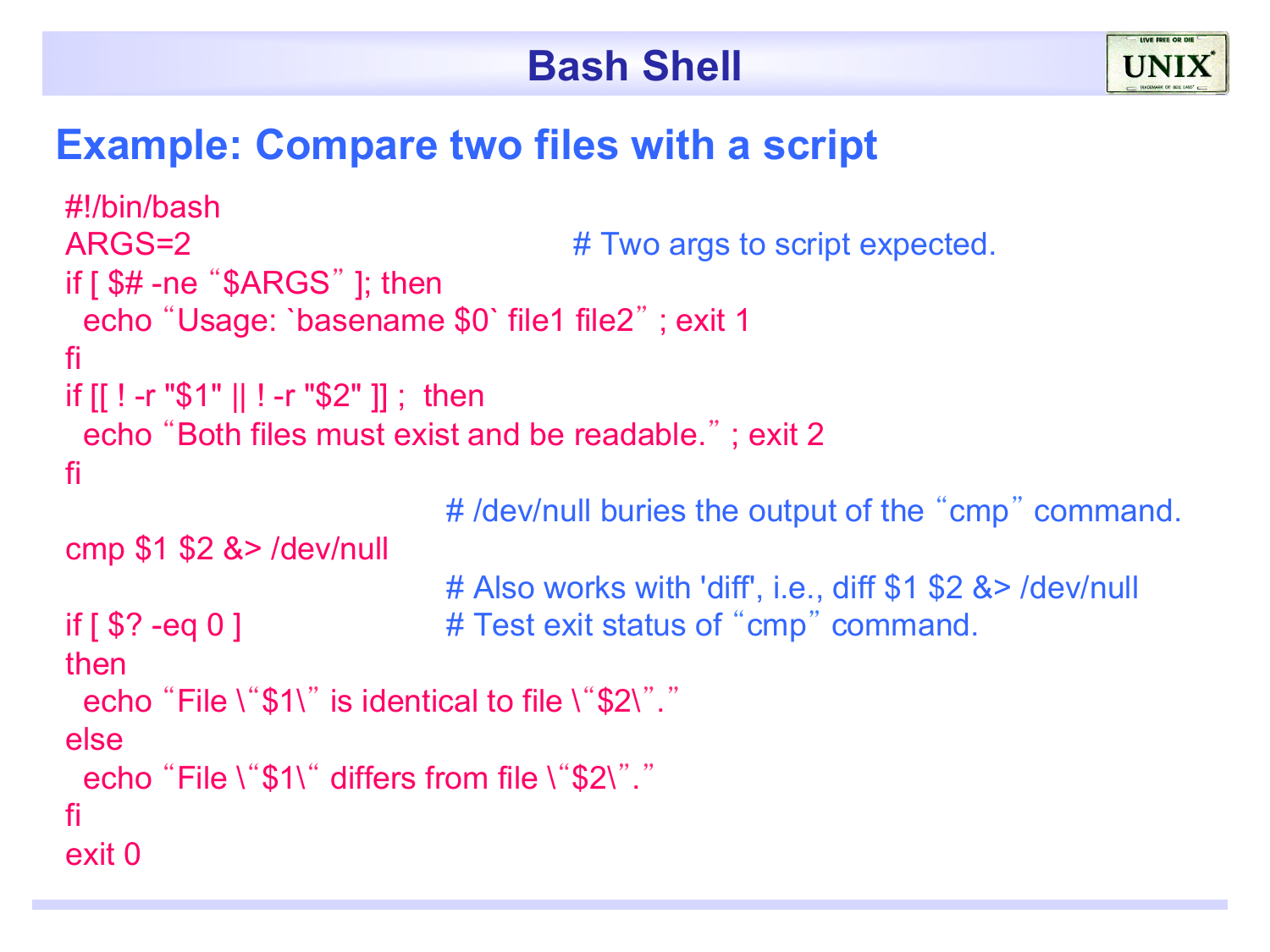

#### **Example: Suite drawing statistics**

```
$ cat cardstats.sh 
#!/bin/sh # -xv 
N=100000 
hits=(0 0 0 0)# initialize hit counters
if \sqrt{5\#}-gt 0 ]; then \# check whether there is an argument
      N=$1 
else \# ask for the number if no argument
      echo "Enter the number of trials: " 
     TMOUT=5 # 5 seconds to give the input
      read N 
fi 
i=$N 
echo "Generating $N random numbers... please wait." 
SECONDS=0 # here is where we really start
while \lceil $i -gt 0 ]; do # run until the counter gets to zero
     case ((RANDOM%4)) in (1) and \# randmize from 0 to 3<br>0) let "hits [0] + = 1"
          0) let "hits[0]+=1";
           1) let "hits[1]=${hits[1]}+1";; 
           2) let hits[2]=$((${hits[2]}+1));; 
          3) let hits[3]=\frac{3(5}{10}ts[3]}+1);;
      esac 
     let "i=1" \# count down
done 
echo "Probabilities of drawing a specific color:" 
                            # use bc - bash does not support fractions 
echo "Clubs: " `echo ${hits[0]}*100/$N | bc -l` 
echo "Diamonds: " `echo ${hits[1]}*100/$N | bc -l` 
echo "Hearts: " `echo ${hits[2]}*100/$N | bc -l` 
echo "Spades: " `echo ${hits[3]}*100/$N | bc -l` 
echo "==========================================" 
echo "Execution time: $SECONDS"
```